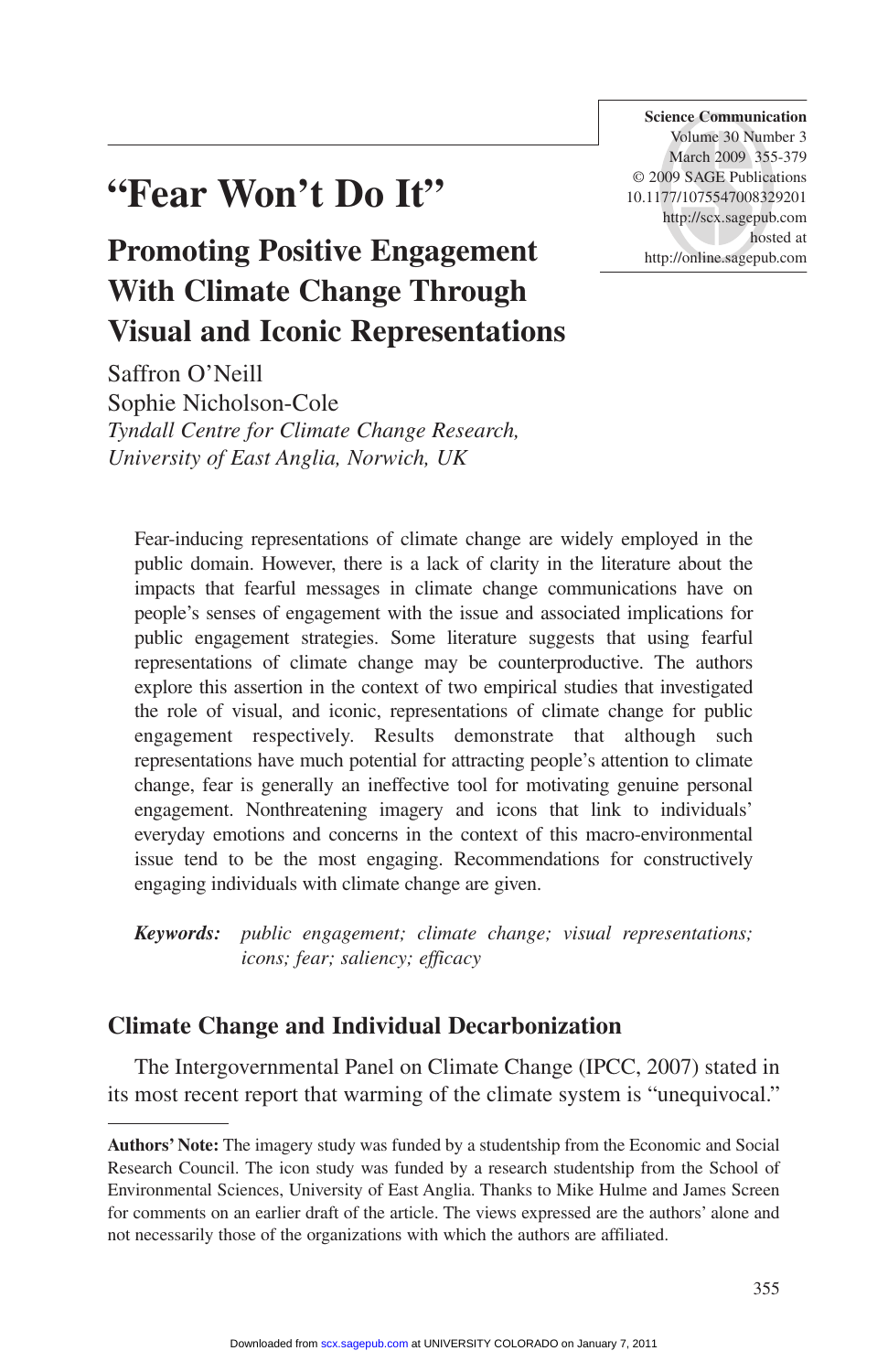Impacts of climate change are projected to be many and varied, ranging from changes in ecosystems (e.g., Leemans & Eickhout, 2004), to impacts on human systems such as water resources (Arnell, 1999), to potential forced human migrations (e.g., Barnett & Adger, 2003), to widespread acidification of the oceans (e.g., Caldeira & Wickett, 2003), to insurance and reinsurance difficulties (e.g., Munich Re, 2004). These impacts are often forecast as a smooth, linear progression. However, Lenton et al. (2008) highlight that this may not be the case, illustrating the concept that the Earth's system may pass "tipping points" in the Earth system.

Both mitigation and adaptation are needed to appropriately manage the challenge of climate change. Global efforts have so far tended to concentrate on the mitigation of greenhouse gas (GHG) emissions. The first legally binding national commitment to GHG emissions reduction was through the Kyoto Protocol, adopted in 1997 and entered into force in 2005. In this article, we focus on the U.K. context. The United Kingdom is attempting to show leadership on climate change beyond that of these international processes through the formation of the new Department of Energy and Climate Change (DECC) and the drafting of a Climate Change Bill. The bill states a reduction in GHG emissions target of at least 80% by 2050 against a 1990 baseline (DECC, 2008). Lorenzoni, Nicholson-Cole, and Whitmarsh (2007) note that an assumption underlying the bill's substantial GHG emissions target is a need for widespread social change. This will include significant levels of action in terms of organizational and behavioral change, for example, in industry as well as by individual citizens, highlighting a need for widespread public engagement with climate change.

In this article, we adopt the definition of *engagement* used by Lorenzoni et al. (2007): a state of connection comprising the three codependent spheres of cognition, affect, and behavior. On one hand, individuals can be engaged as citizens responsible both for influencing policy through elections in a democratic society and for driving consumption patterns and trends through their purchasing power. On a more pragmatic note, engaging through individual decarbonization activities and lifestyle changes directly is imperative, as domestic emissions through car use, heating, lighting, and appliance use represent around a third of the total U.K. emissions (Department for Environment, Food and Rural Affairs [DEFRA], 2005). Emissions cuts represent a significant challenge to the present practices and habits of society (e.g., everything from patterns of consumption to established infrastructural arrangements, building regulations, design standards, etc.).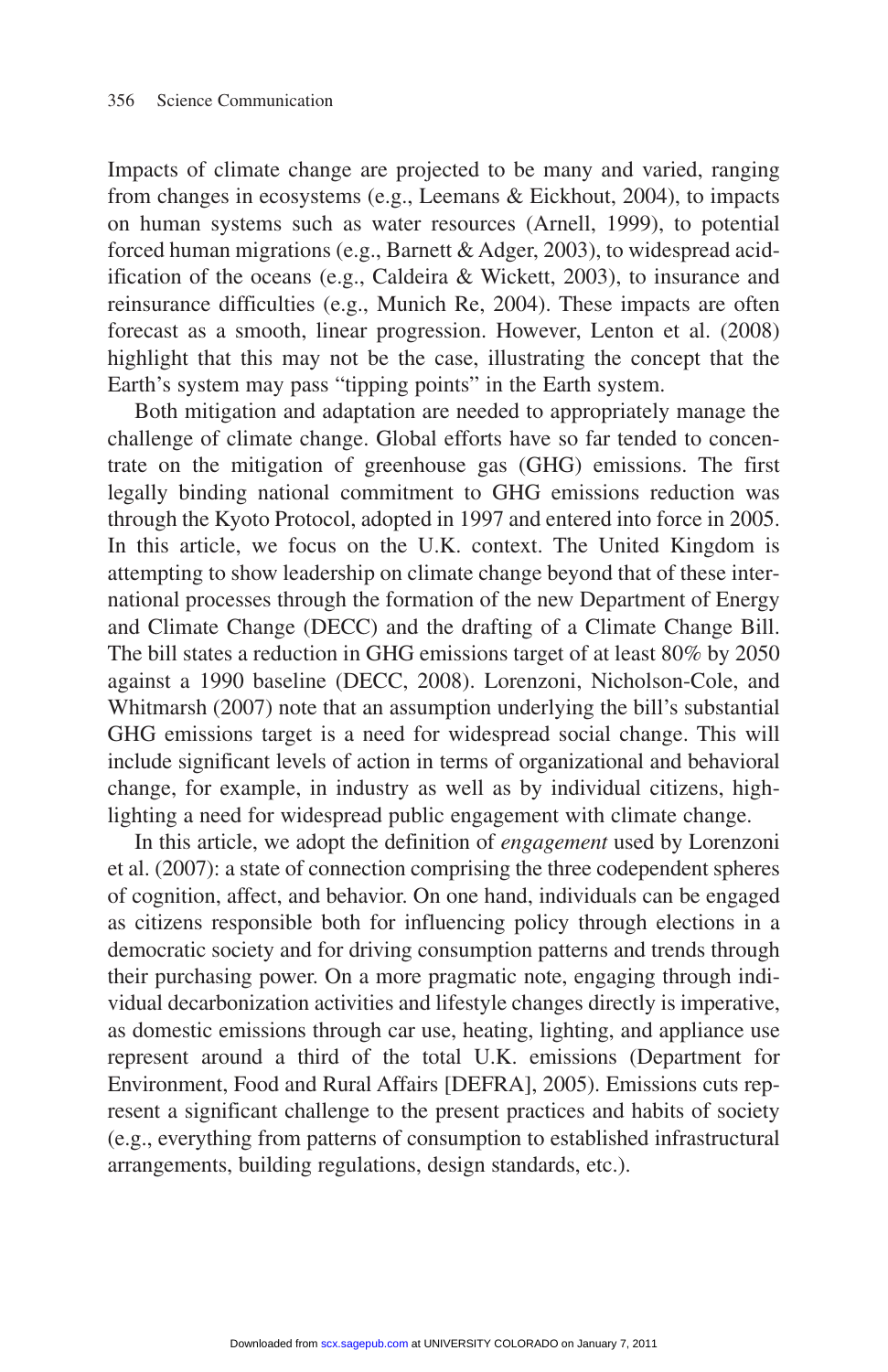#### **Public Engagement With Climate Change**

The U.K. public is increasingly recognizing climate change as a reality. For example, a survey by DEFRA (2007a) found 99% of people surveyed recognized the term *climate change*. DEFRA claims that within the United Kingdom, being "green" is now seen as a social norm rather than an alternative way of life. Thus far, strategies by the government for reducing individuals' emissions have steered away from regulation and instead focused on encouraging voluntary uptake of decarbonization behaviors and practices. A myriad of U.K. agents beside the government also urge individuals to cut their carbon dioxide emissions and to change their behavior in relation to climate change (e.g., DEFRA, 2007b; Marks and Spencer PLC, 2007; Rising Tide, 2007).

Yet recognition of the language of climate and even recognizing climate change as a risk issue arguably represent a fairly superficial engagement. Risk research indicates that the public rank climate change as lower priority than other risk issues such as genetically modified foods or nuclear power (e.g., Poortinga & Pidgeon, 2003). Without prompting, over a third of the U.K. public state crime, health, economic concerns, and education as issues the government should deal with, with just  $1\%$  stating the same about climate change or global warming (DEFRA, 2007a). Other risk issues such as these are more immediate and pressing on a daily basis, with climate change being a much less tangible issue of concern. Lorenzoni et al. (2007) illustrate this and a host of other barriers that are preventing people from engaging with climate change in ways that go beyond the tokenistic.

The most significant channel of information that the general public receives about climate change is the mass media, which arguably has a great influence on people's perceptions of the issue (Carvalho & Burgess, 2005; Trumbo & Shanahan, 2000). Contemporary forms of mass communication are saturated with images and stories that have the potential to influence people's perceptions. These help to communicate and simplify information, making messages memorable, condensing complex information, communicating concepts instantly, and providing a basis for personal thoughts and social interactions that contribute to people's memories, awareness, and opinions about particular issues (e.g., Farr, 1993; Graber, 1990). Examining different approaches to stimulating public engagement can help to inform how future climate change communications can be designed to encourage voluntary domestic decarbonization (in travel, leisure, and household activities) and the policy acceptance needed if society is to substantially reduce its GHG emissions.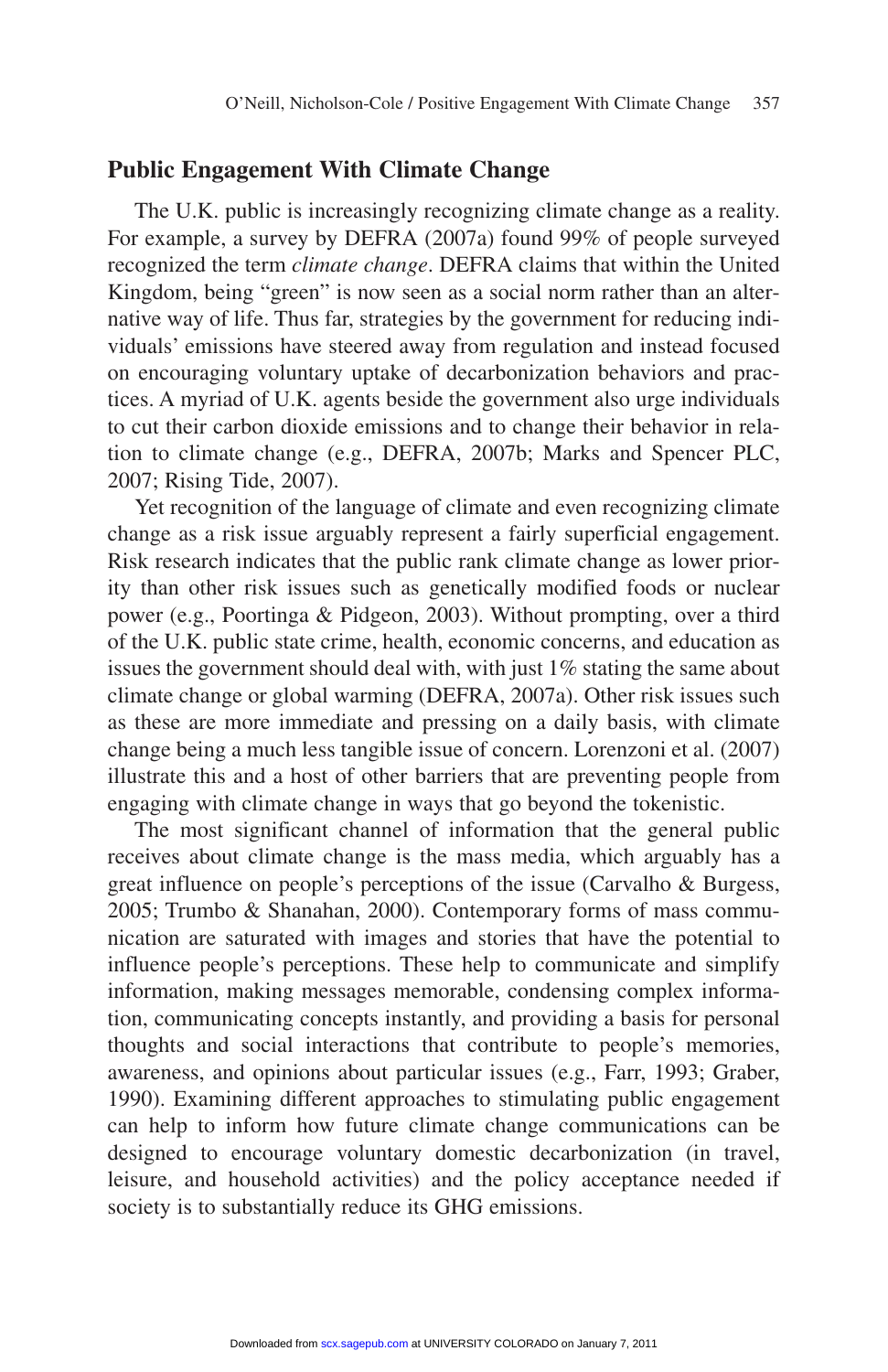#### **Why Fear Appeals?**

Fear appeals in climate change are prevalent in the public domain, with the language of alarmism appearing in many guises. For example, the U.K. government talks of "dangerous climate change" (e.g., the Conference on Dangerous Climate Change, Exeter, United Kingdom, February 2005), the media of a "climate of fear" (e.g., Bonnici, 2007), and NGOs of "climate chaos" (Stop Climate Chaos, a U.K. coalition for action on climate change). Even children's storybooks have appeared with climate disaster narratives (e.g., Sedgwick, 2001). Fear also is also strongly apparent in the kinds of imagery used in association with climate change more broadly. The U.K. Green Party (Wootton, 2005) used an image of a catastrophically flooded and drowned "British Isle [*sic*]" to campaign in the 2005 national elections. Images of polar bears stranded on ice floes have become iconic of climate change (O'Neill, 2008), and those depicting human struggle are evident in the famine and water shortages depicted in the climate campaign literature of charity Christian Aid (2008). Ereaut and Segnit (2006) state that the alarmist climate repertoire is characterized by an inflated or extreme lexicon, with an urgent tone: It is a terrible, immense, and apocalyptic problem, beyond human control. They find alarmist climate messages employ narratives of doom, death, judgment, and heaven and hell.

But why is fear so prevalent in climate change communications? It does not often stem from the science of climate change. The mediation of fear messages is illustrated in Hulme (2007). Hulme conducted a study into the coverage of the IPCC Working Group I report in 10 major U.K. national newspapers. Only one newspaper did not run a story on the IPCC report. The other nine all ran articles introducing the adjectives *catastrophic*, *shocking*, *terrifying*, or *devastating*. Yet none of these words were present in the original IPCC document.

Weingart, Engels, and Pansegray (2000) offer some explanation that newsworthiness increases if identifiable events can be linked to a threat to human life, and in order to do this levels of alarm are often magnified (Joffe, 1999). Accordingly, some authors report that climate change is most commonly communicated in the media in the context of dramatic climaterelated events (e.g., Carvalho & Burgess, 2005). Much other literature also cites that characteristics including interestingness, unexpectedness, credibility, personal relevance, exaggeration, realism, sensationalism, and shock are particularly successful for attracting attention (Deacon, Pickering, Golding, & Murdock, 1999; Emsley, 2001; Trumbo & Shanahan, 2000).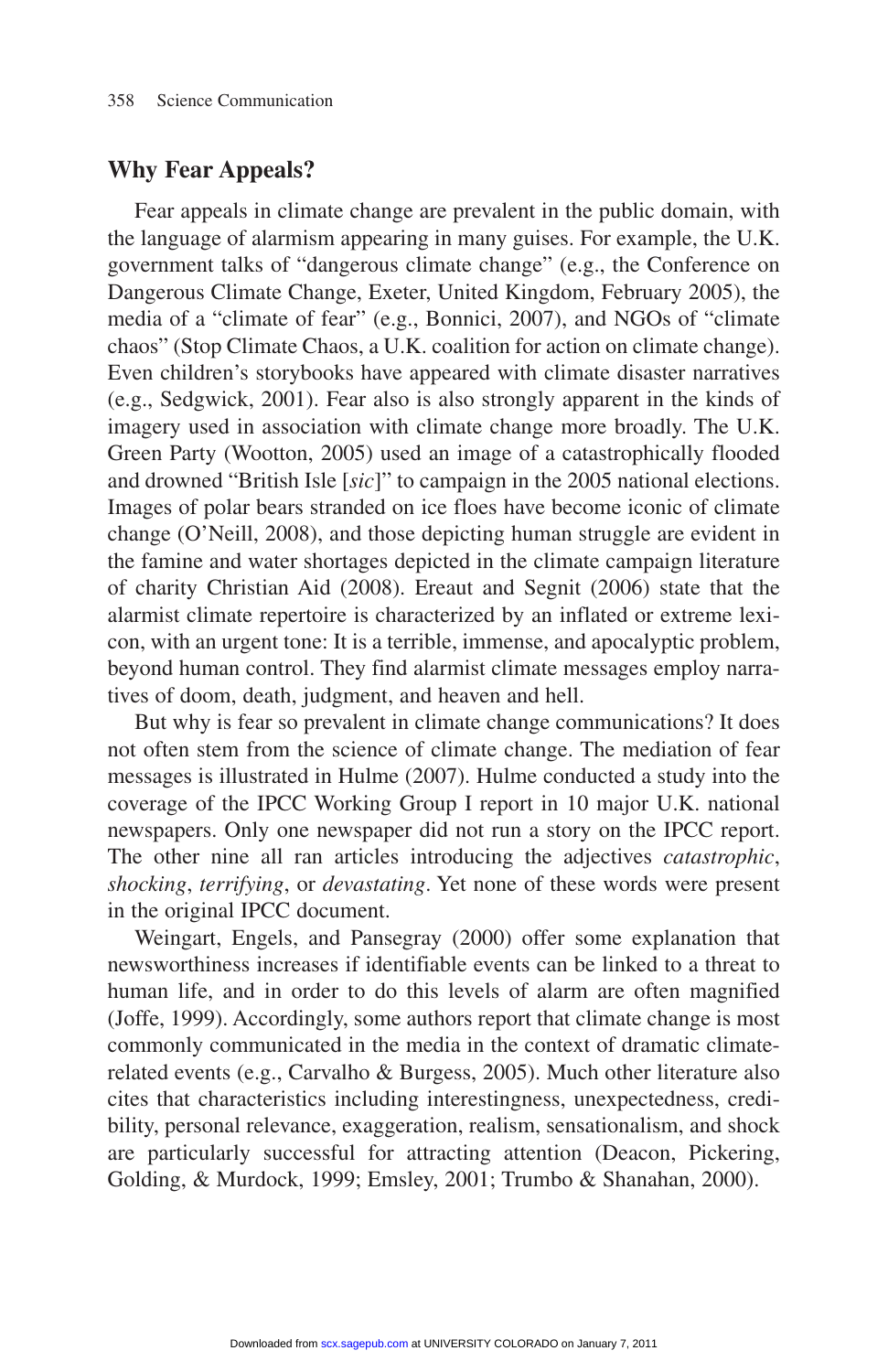It certainly appears that fear is employed as a communications tool that will break through the routine of everyday life and catch the viewer's attention. Whether this is an effective method for communicating climate change, however, is discussed forthwith.

There is little literature dedicated to the impact of fear-inducing representations of climate change on people's senses of engagement with the issue. The literature that does exist suggests that using fearful representations of climate change may be counterproductive (e.g., Moser & Dilling, 2004), but this has not been tested empirically. In this article we aim to explore and clarify this assertion in the context of visual and iconic representations of climate change and their impacts on public engagement. Icons are used in this context to refer to tangible *entities* that will be affected by climate change. They are more than simply an image, narrative, or probability describing the entity that is being represented (e.g., an image of a swimming polar bear is not an icon; it is the polar bear entity itself that is the icon). We present a synthesis of the results from two empirical pieces of research investigating the role of different types of visual and iconic representations in engaging individuals with climate change, specifically extracting the results pertaining to the use and role of fear in climate communication approaches. Although both projects were carried out in the United Kingdom, the key messages and policy recommendations have relevance for all with an interest in engaging individuals with the issue of climate change.

## **Background and Theoretical Rationale**

Here, we introduce some of the literature that specifically examines the use of fear appeals both in the context of climate change and more broadly. We start by giving a definition of the components of a "fear appeal" in answer to the call from Witte (1992) for a literature that better defines such phenomena.

### **Defining a** *Fear Appeal*

Witte (1992) states that there are three parts to a fear appeal. The first is the existence of a threat. A threat is an external stimulus variable that exists, whether the individual knows it or not. Within threat recognition, there are a further two variables: the severity of that threat to the individual ("this risk is very dangerous") and the individual's susceptibility to the threat ("this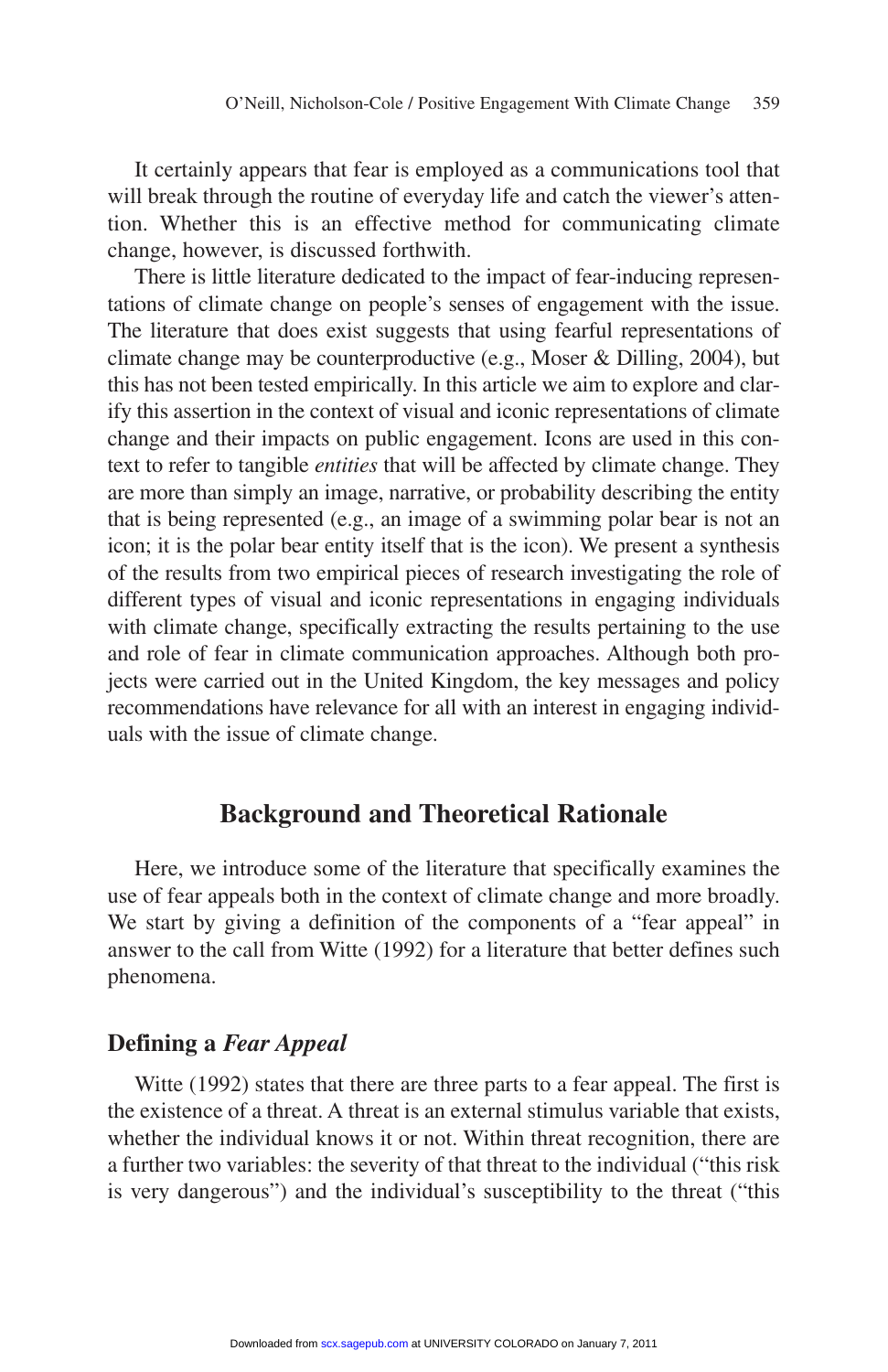danger will affect you because..."). The second part of the appeal is the emotion of fear itself: a recognition of the sense of impending danger posed and the consequent emotion of pain or uneasiness caused. It is noted that the threat appeal needs to be recognized by the individual if this fear emotion is to be invoked. The last part of the appeal involves the perceived efficacy in response to the fear felt by the individual. Again, two different variables exist: the perceived response efficacy ("Does the response to the threat adequately prevent it?") and the perceived self-efficacy of the individual ("Can I carry out that response?"). In common with much of the risk and communications literature, we use the term *fear appeal* here to refer to the threat stimulus and whole cognitive and affective risk processing response: the persuasive communication attempt designed to arouse fear in order to promote precautionary motivation and self-protective action (Ruiter, Abraham, & Kok, 2001).

#### **Fear in Theory**

There is much literature examining the impact of fear appeals, especially from the health- and marketing-related disciplines. However, there is little that concentrates on fear appeals in relation to environmental issues. This is an important distinction. Macro-environmental issues such as climate change are "wicked issues"—defined by Lorenzoni, Jones, and Turnpenny (2006) as "virtually intractable matters characterized by uncertainty over consequences, diverse and multiple engaged interests, conflicting knowledge claims, and high stakes" (p. 65). Unlike marketing or health-based approaches that connect on a personal, tangible level, climate change represents a greater communications challenge as it is temporally and spatially remote from the individual.

Evidence on the effectiveness of fear appeals in the literature appears inconclusive, with relationships observed from a simple linear association between fear and effectiveness to more involved models and theories such as the curvilinear model, parallel processing model, extended parallel processing model, expectancy value model, and protection motivation theory (for a full review, see Hastings, Stead, & Webb, 2004; Ruiter et al., 2001; Witte, 1992). The quantity and somewhat contradictory nature of these theoretical models demonstrate the disparity in research findings investigating the effectiveness of fear appeals. Hastings et al. (2004) question the value of these models based on laboratory experiments where much of the data are obtained using psychology or marketing students as participants when related to a real world, sophisticated, and cluttered communications environment. Only a few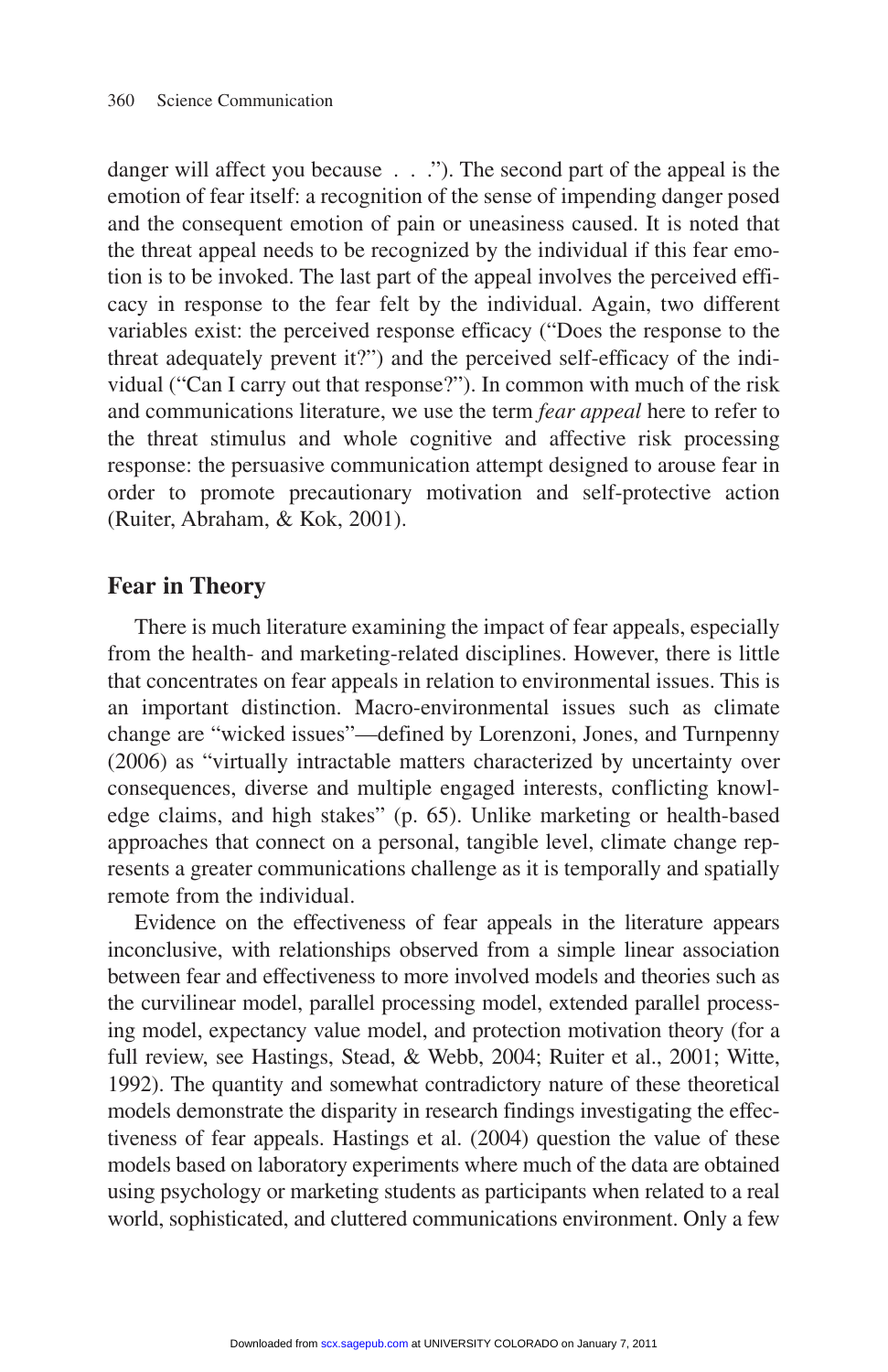studies have evaluated fear-based communications in real-world interventions. These few studies have shown that fear-arousing approaches usually have both weaker effects and unintended reactions when used in a real-world setting (Hastings et al., 2004). A consistent message that does arise from the fear appeals literature appears to be that both an individual's perceived sense of action effectiveness and the individual's perceived sense of self-efficacy are imperative for a fear appeal to be successful. This theme is discussed further in the results and discussion sections of this article.

#### **Difficulties of Sustaining Fear in the Long Term**

The laboratory studies reviewed by Hastings et al. (2004) often tell nothing of the long-term effectiveness of fear campaigns or about exposure to repeated fearful messages. There is also little literature examining longitudinal attitudes toward climate change and decarbonization-oriented behavior change. For example, Lowe et al. (2006) report that fear-inducing appeals are unlikely to have long-lasting impacts. Lowe et al. carried out a pre/post-test survey before and after watching the climate change disaster movie *The Day After Tomorrow* (Emmerich, 2004), with survey themes followed up a month later with focus groups. They found that although the majority of participants (67%) in the post-test agreed that "everybody has to do something" about climate change, this sense of urgency had substantially diminished by the time the focus groups took place.

The "wicked" nature of climate change (Lorenzoni et al., 2006) makes it, for many people, an impersonal and distant issue. This factor makes climate-related fear appeals very difficult to sustain in the long term. For example, research indicates that individuals are likely to feel that dangerous climate change will not affect them for some considerable years, if at all (Lowe et al., 2006; O'Neill, 2008). This presents certain communication difficulties where engagement is concerned because of the perception that climate change is an issue for the far future. Research shows that individuals have difficulty visualizing future periods; Tonn, Hemrick, and Conrad (2006), for example, found that individuals had difficulty imagining beyond 15 to 20 years into the future. Drottz-Sjöberg (2006) also found that individuals find it difficult to imagine the future, with an imagination limit generally of around 50 years. Similarly, Lorenzoni et al. (2007) found individuals considered scenarios describing the 2050s to be so far into the future as to be almost completely hypothetical.

Many individuals also exhibit unrealistic optimism (Weinstein, 1980) in their ability to avoid climate risks compared to others, with Leiserowitz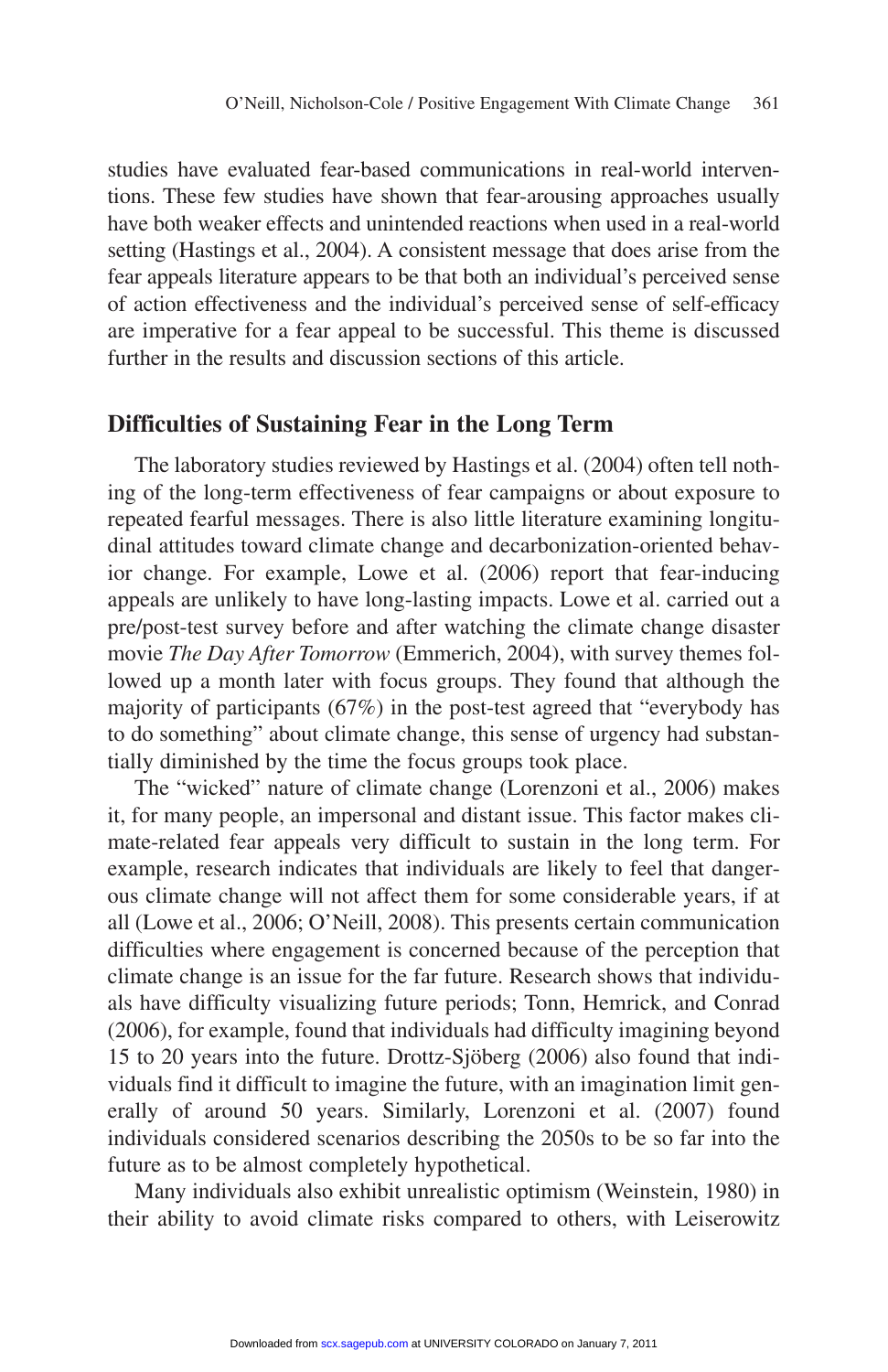(2007), Lowe et al. (2006), and O'Neill (2008) finding that individuals generally considered climate change "less serious" and "less dangerous" to themselves than to other people. An additional difficulty posed by climate change is that it is not possible, in a deterministic sense, to attribute particular events to anthropogenic climatic change. Attributing increasing anthropogenic GHG emissions to particular weather events is unusual and limited to risk statements of statistical likelihood (e.g., see the case of the 2003 European summer heat wave event in Stott, Stone, & Allen, 2004). Therefore, the constant use of fear appeals may act to decrease issue salience and increase individual feelings of invulnerability, if the narratives of disaster and destruction do not ring true or are not "proven" within an imaginable period.

#### **Individuals May Become Desensitized to Fear Appeals**

A further consequence of long-term reliance on fear appeals, as stated by Hastings et al. (2004), is that it is possible that a law of diminishing returns may exist. If this exists, fear approaches need to be made more intense as time goes by because of repeated exposure to threatening information in order to produce the same impact on individuals.

Linville and Fischer's (1991) "finite pool of worry" effect is also worthy of note here. This theory states that increased concern for one risk may decrease concern for other risks, as if individuals only have a certain capacity for worry. So it could be posited that communicating particularly fearful messages about certain climatic phenomena (e.g., dramatically rising sea levels because of ice sheet melt) might desensitize individuals to be concerned about other potentially more salient concerns (e.g., the consideration of local impacts such as city heat waves), impacts that they could act on constructively.

## **Fear May Damage Trust in the Communicating Organization**

Every day, most individuals are faced with a barrage of multimedia messages about all types of issues and are often sophisticated in their interpretation of those; receivers do not blindly trust every piece of information they receive. Individuals are increasingly aware of the power of the media and often skeptical or questioning of communications approaches (Hastings et al., 2004). In an age of marketing and spin, issues of trust have come to the fore in the arena of climate change communication, and thus the repeated use of fear approaches may be damaging for the source organization. Trust in a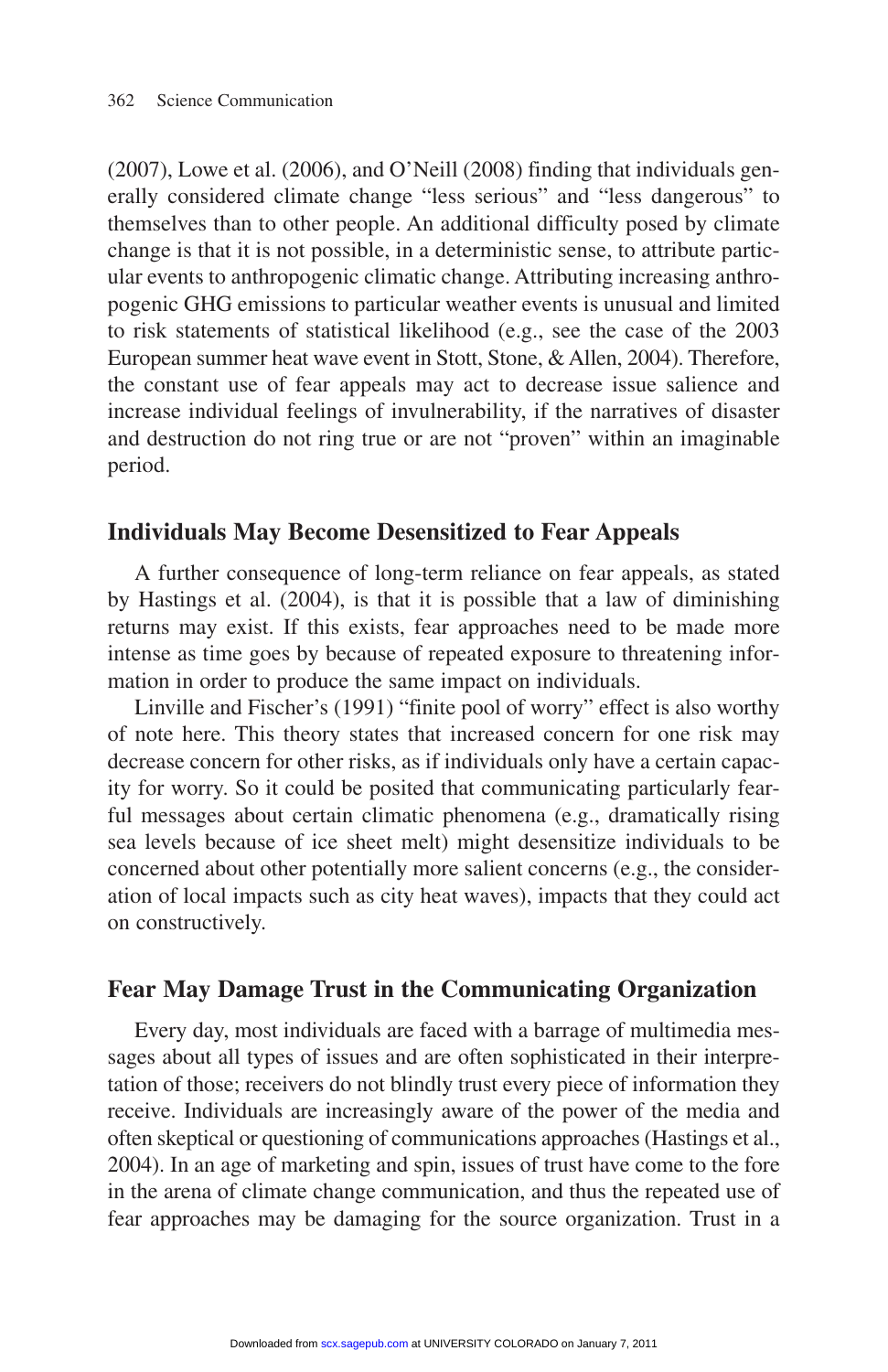communication source is a prerequisite for effective risk communication (Poortinga & Pidgeon, 2003). Organizations and individuals have to work hard to maintain public trust: Poortinga and Pidgeon (2003) found U.K. individuals more likely to trust environmental organizations and scientists working for environmental groups or universities to tell the truth about climate change, but participants were somewhat ambivalent about trusting local authorities, the national government, or the European Union. However, even NGOs (which have relied heavily on fear appeals in the past for communicating climate change) should not assume they have *carte blanche* for launching fear appeals (Ballinger, cited in BBC News Online, 2000). An illconsidered fear approach may damage (or further damage) the reputation of the communicating organization and the ability of that organization to attempt further engagement approaches. This is key when considering the need for sustained and consistent messages to communicate climate risks (Futerra, 2005).

#### **Fear Messages May Produce Unintended Reactions**

The continued use of fear messages can lead to one of two psychological functions. The first is to control the external danger, the second to control the internal fear (Moser & Dilling, 2004). If the external danger—in this case, the impacts of climate change—cannot be controlled (or is not perceived to be controllable), then individuals will attempt to control the internal fear. These internal fear controls, such as issue denial and apathy, can represent barriers to meaningful engagement. Lorenzoni et al. (2007) divide the barriers to engagement with climate change, into two types, individual-level and social-level barriers. Of particular consequence for this discussion of fear appeals are the barriers acting individually to inhibit engagement with climate change. These include uncertainty and skepticism, an externalization of responsibility and blame or stating other issues as more immediate and pressing, and fatalism or a "drop in the ocean" feeling. All are maladaptations; that is, they lead to an individual controlling his or her internal fear by no longer interacting with the climate change issue, but the action does not decrease the individual's exposure to climate risk.

Repeated exposure to fearful representations of climate change may indeed even provoke a counterintuitive reaction, for example, causing the message to become laughable. Ereaut and Segnit (2006, pp. 14-15) recognized this in their report investigating public climate discourses in the United Kingdom. They named one of the apparent public discourses as "settlerdom." The settlerdom discourse rejects and mocks an alarmist discourse.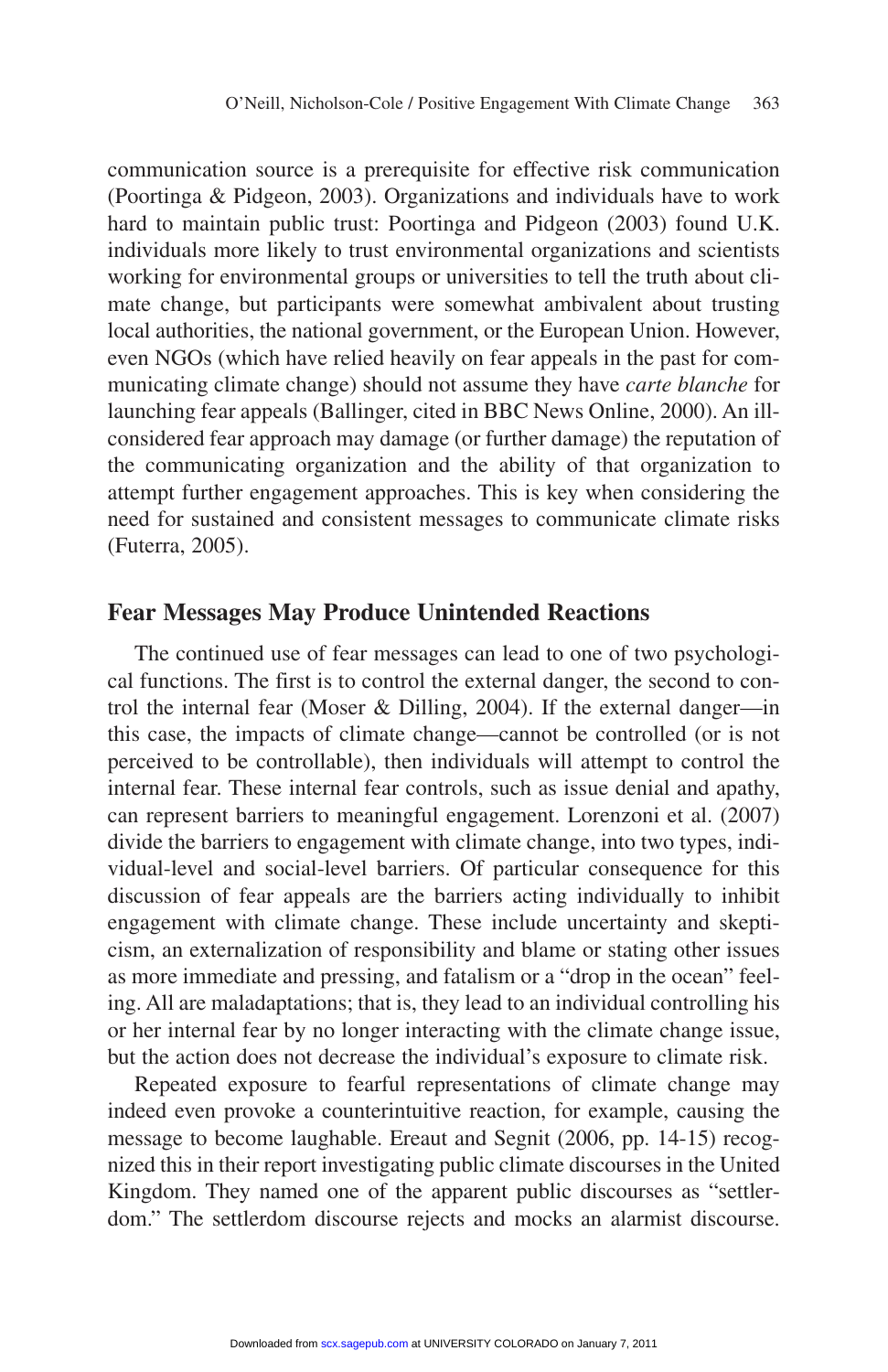Those invoking the settlerdom discourse do so by invoking a feeling of common sense in their audience, not through expert discourse or debate. The authors find the discourse is constructed in terms of the "sane majority" against the "doom mongers" or the "global warming brigade." Also mentioned by Ereaut and Segnit is a small but potentially important discourse defined as "British comic nihilism," or "bugger it and open another bottle." The discourse was characterized by a whimsical and unserious nature and a happy refusal to engage in the debate. Both of these discourses may represent unintended consequences of repeated exposure to communications approaches depending on threat and fear.

## **Fear Is a Good Communicator—For Other People**

A further limitation of laboratory studies is that in such a laboratory situation, an individual may state that a particular fear approach should be very motivating to the target audience. On closer inspection however, it transpires that the individuals involved understand with some sophistication what the approach is trying to achieve but are not themselves personally moved (Hastings et al., 2004). This again demonstrates the barriers, at both individual and social levels (Lorenzoni et al., 2007), individuals perceive when they are confronted with climate fear appeals.

We consider here, paraphrasing Monahan (1995; in Hastings et al., 2004), that the question of whether fear appeals should be used when communicating climate change should be posed differently. Instead of "should fear be used?" would it be more useful to ask, "is a fear appeal the most appropriate and effective method for engaging individuals with climate change?" We now examine this proposition.

### **Method**

This article presents the integrated findings from two empirical, multimethod studies, both carried out by researchers at the University of East Anglia. Both studies underwent ethical scrutiny by senior colleagues before participant recruitment. The studies explored the influence of visual and iconic representations of climate change on people's senses of engagement with the issue. As Lorenzoni et al. (2007) note, the use of largely qualitative methods in both studies reported here complements recent large-scale quantitative U.K. survey research by allowing participants the space to freely articulate their personal interpretations of climate change, leading to a rich and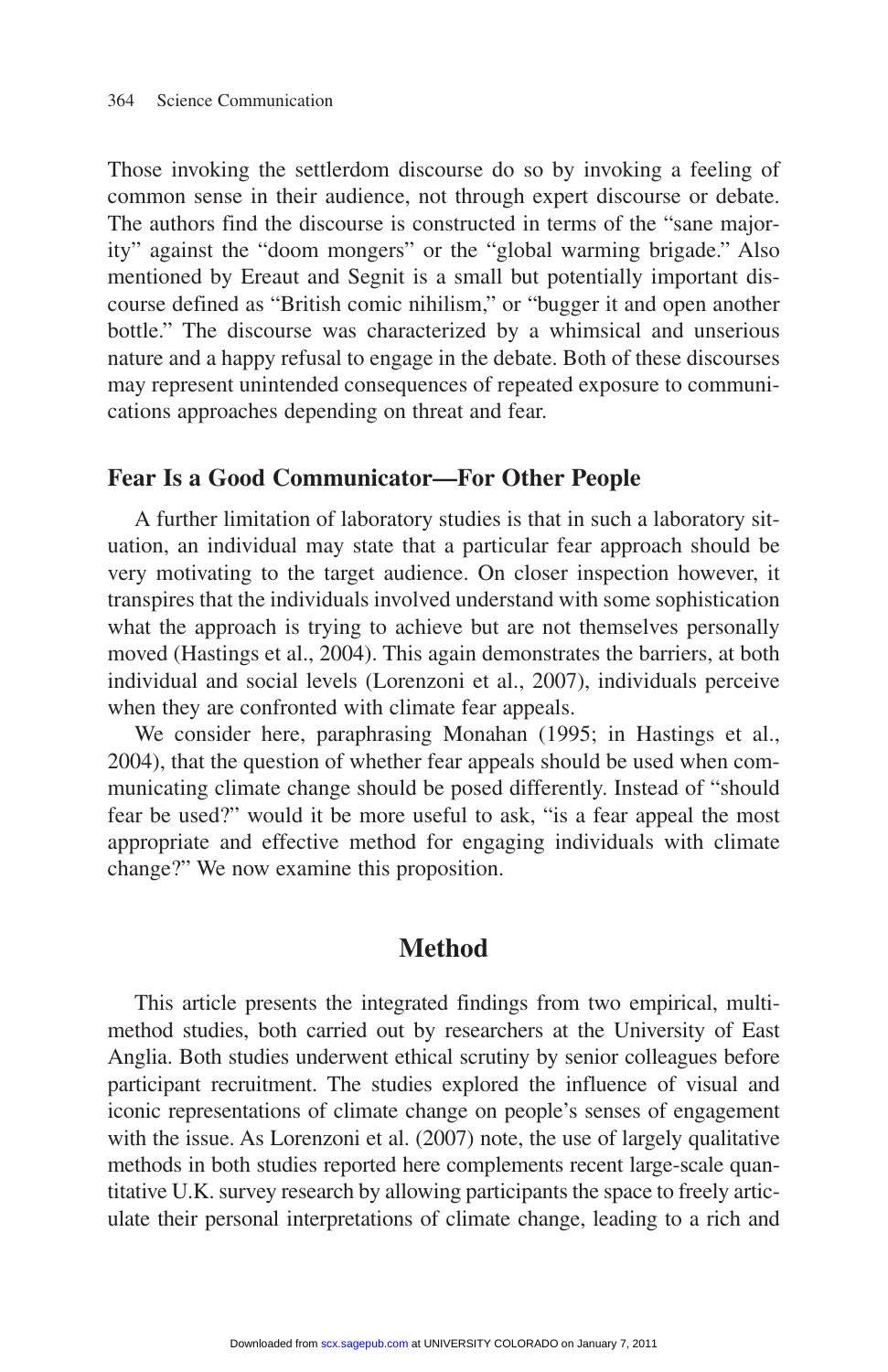|                                               | Method |   |                                                        |  |
|-----------------------------------------------|--------|---|--------------------------------------------------------|--|
| Study                                         |        |   | Focus Groups Q-Method Semistructured Interviews Survey |  |
| Imagery study (VisionS)<br>Icon study (IconS) | X      | X | Х                                                      |  |

**Table 1 The Methods Used in the Two Studies**

exploratory data source. It was not the central aim of either study to investigate the use of fear as a climate change communications tool. This article arose from a realization of the synergies that existed in the studies investigating public engagement with climate change and the critical role that fear messaging may play in engaging (or not) the public with climate change. When viewed together, results from both studies provide key evidence of the impact of using fear as a communication technique on people's perceptions of climate change. Table 1 displays the methods used in the two studies.

#### **Visual Representations Study (VisionS)**

This study was carried out in Norwich, United Kingdom, between 2000 and 2004. It investigated the relationship between visual representations of climate change and people's perceptions of the issue, paying particular attention to their senses of climate change being a personally important issue (its salience) and their senses of being able to do something about it (efficacy). In this research, visual representations are taken to include two dimensions: (a) "external" images of climate change that circulate in the public domain and (b) individuals' mental imagery of climate change, in other words their imaginations of climate change (often linked to the visual representations to which they are exposed). The study involved the same participants  $(n = 30)$  throughout three stages of research. The study began with semistructured interviews, which informed a Q-methodology study, and concluded with three focus groups. The sample comprised 10 people from three diverse groups: young mothers from a deprived area, young professionals between the ages of 26 and 35, and high school students. The sample was not intended to be representative of the wider population because of the small-scale nature of the study. The intention was to avoid selecting a wholly middle-class sample and to present a range of sociodemographic backgrounds, lifestyle choices, social groupings, ages, life stages, and outlooks on the future (e.g., Mason, 1996).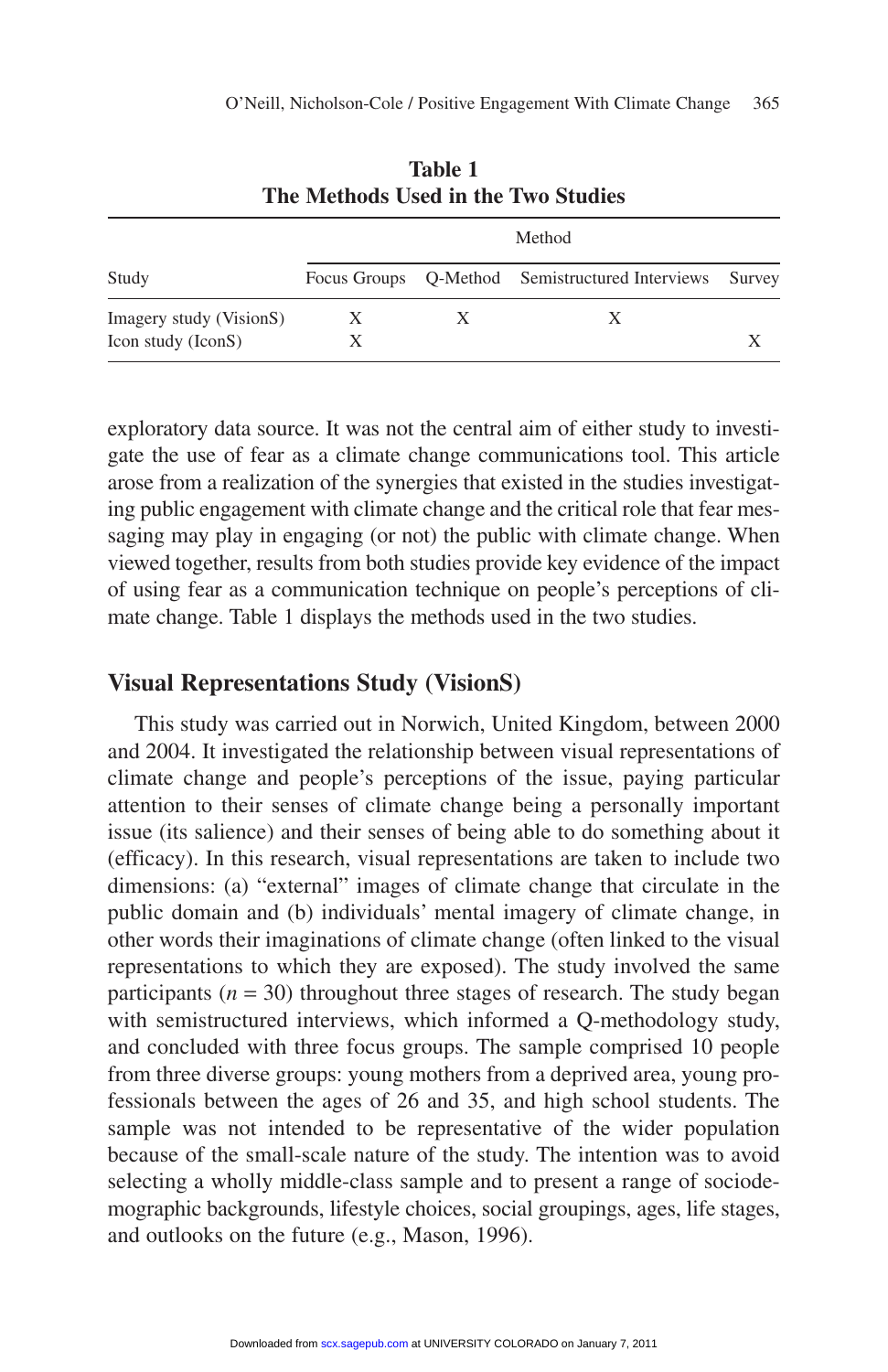The semistructured interviews explored participants' perceptions of climate change in relation to the mental imagery that they associated with the issue and their engagement with climate change in terms of their senses of personal salience and efficacy. The questions were based on an exploration of the three key themes of the imagery study: climate change imagery, personal salience, and personal efficacy. Initially, participants were asked to explore how they conceptualized the future, before considering the role climate change may play in this future. Questions were then introduced to elicit the imagery that people have in their minds about climate change. This was followed by questions exploring participants' opinions on the causes and impacts of climate change, including investigating individual behavioral and emotional responses to the issue. Further methodological details are available in Nicholson-Cole (2004).

Q-methodology is a technique for eliciting, evaluating, and comparing human subjectivity; it offers the means to identify shared attitude structures and perspectives among individuals regarding a certain problem. The Q-method part of this research was based on two image sorting tasks aimed to elicit shared attitude structures concerning (a) the perceived salience and (b) the personal efficacy dimensions of climate change (for more information about Q-methodology, see McKeown & Thomas, 1988; Robbins & Krueger, 2000). Q-methodology is typically carried out using attitude statements, but some research has employed visual images, as in this study (e.g., Fairweather & Swaffield, 2001). Thirty-two full color postcard-sized images were used in the Q-sorting tasks (see Box 1 for a descriptive list).

The task asked participants to twice sort the images into a grid with two extremes; first according to how personally important or unimportant the images made climate change seem; and second according to how able or unable the images made them feel to do anything about climate change. In both cases, participants were asked to place the pictures that they felt least strongly about or pictures that they did not find relevant to the question in the middle of the grid. The pictures were selected from the public domain based on a selection system to generate a good representation of different aspects of the climate change issue, or the full "concourse" on climate change (e.g., different kinds of impacts and responses at different scales and in the United Kingdom and abroad). This drew on four key sources: the types of imagery revealed in the interview data, six expert interviews, an international review of the climate change scientific literature (IPCC, 2001), and the imagery employed in environmental NGO campaign material online.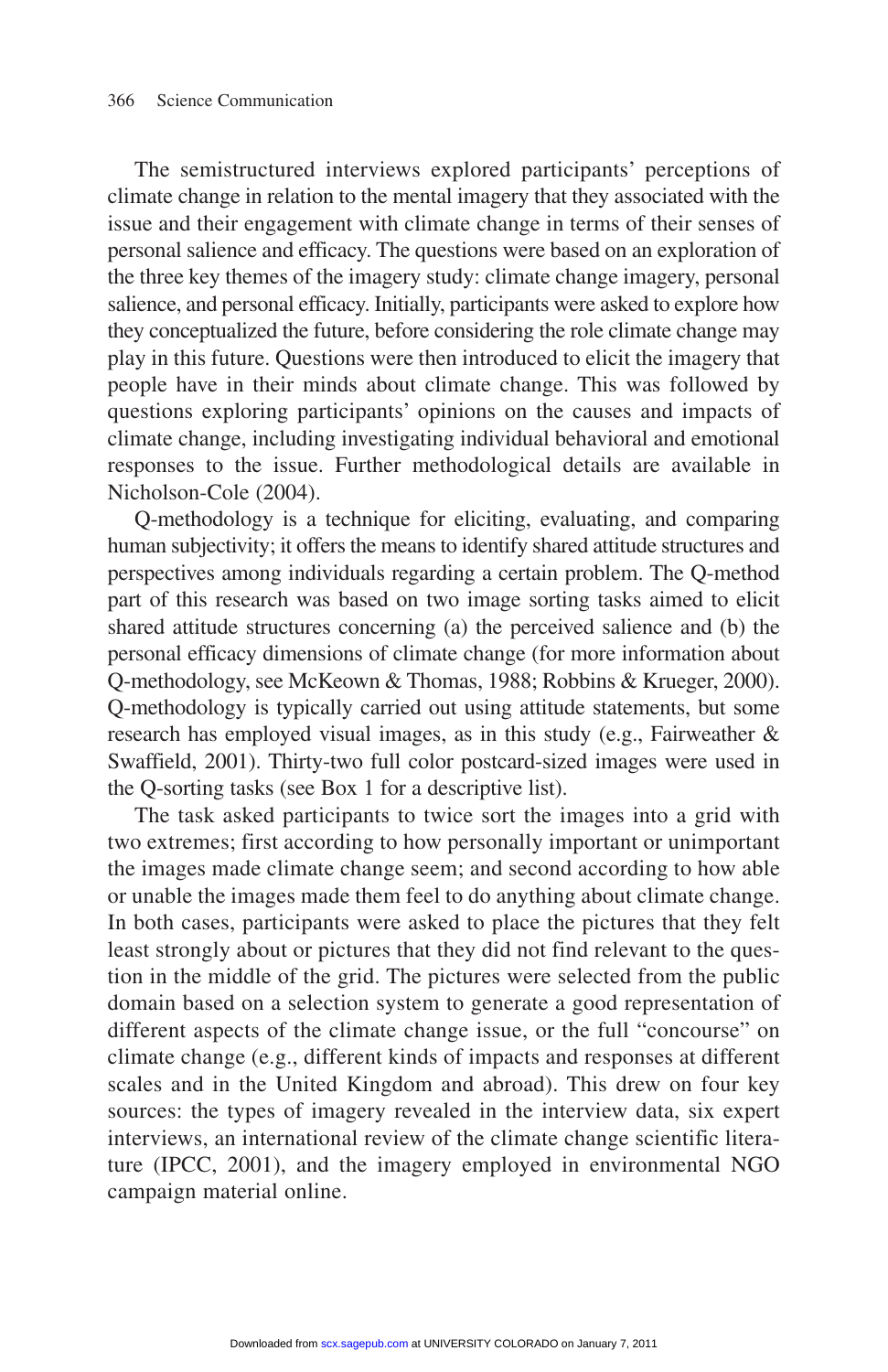| <b>Box 1</b><br>The 32 Climate Change Images Used in the Q Investigation |                                                               |  |  |
|--------------------------------------------------------------------------|---------------------------------------------------------------|--|--|
| Industrial smoke stacks                                                  | House with solar panels                                       |  |  |
| Crowded street café                                                      | Crops being irrigated                                         |  |  |
| Cartoon 'No ice this winter'                                             | Starving children in a famine                                 |  |  |
| Airplane in flight                                                       | Tram in urban setting                                         |  |  |
| Turning down a domestic thermostat                                       | Dried-up riverbed with dead fish                              |  |  |
| George Bush making a speech                                              | People on rainy high street                                   |  |  |
| Petrol station                                                           | Cyclist                                                       |  |  |
| Crowded beach                                                            | Biting mosquito                                               |  |  |
| Coal fired power station and pylon                                       | Women at a standpipe in the 1950's                            |  |  |
| Dead tree in a desert                                                    | Breaking ice sheet                                            |  |  |
| Environmental refugees                                                   | Field of sunflowers in UK                                     |  |  |
| Flooded suburban house                                                   | Building sea defenses                                         |  |  |
| Fitting a low-energy light bulb                                          | Polar bear jumping across gap in ice                          |  |  |
| Wind turbines                                                            | Stormy coastal scene at a quay with<br>crashing waves         |  |  |
| Forest fire                                                              | Flooded houses and people in Bangladesh                       |  |  |
| House falling off a cliff                                                | Graph of recorded and projected temperature<br>rise to $2100$ |  |  |

Finally, three focus groups built on the prior findings and enabled participants to discuss and elaborate on them in a social context. The focus groups consolidated the previous results, enabling further interpretation of the qualitative data as well as building on the findings to develop recommendations for the most effective ways of using visual representations to stimulate public engagement (both the importance of climate change and people's feelings of being able to do something about it).

### **Iconic Representations Study (IconS)**

This study was designed to explore issues of climate change representation in such a way that it allowed individuals to engage with the issue through their personal perceptions and values. The study was developed through the concept of climate icons, defined as "tangible entities which will be impacted by climate change, which the viewer considers worthy of respect, and to which the viewer can relate to and feel empathy for." The research reported here was the first part of a larger mixed qualitative-quantitative study (the subsequent stages of the research analyzed climate impacts on the selected icons and then evaluated individuals' cognitive and affective engagement; see O'Neill, 2008). Here, we concentrate on results from the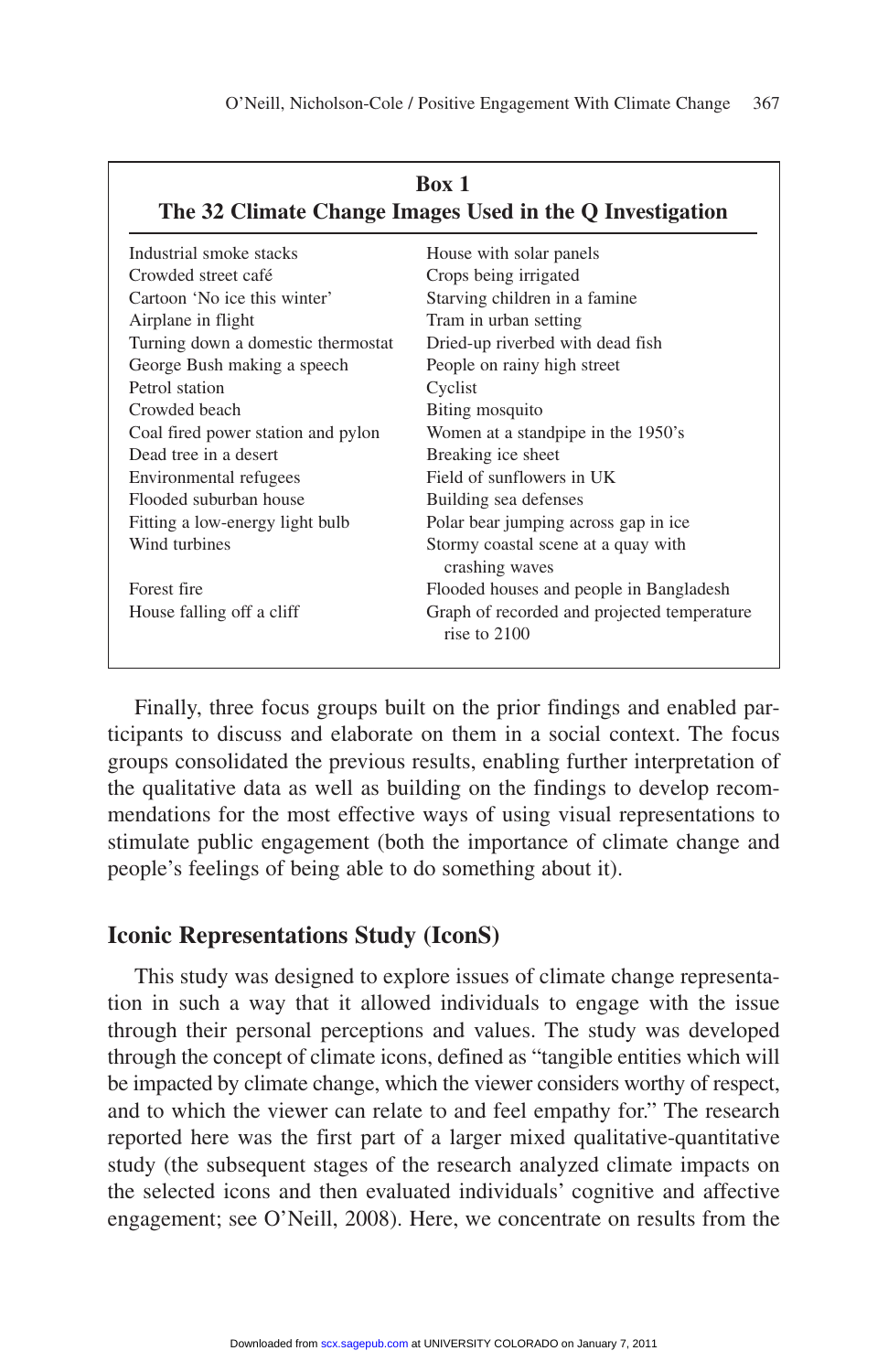initial icon investigation stage. This investigation was undertaken between 2005 and 2006.

Because the icon study sought to investigate commonalities and differences in icon selection, a culturally and spatially diverse audience was selected, which featured participants from a range of sociodemographic backgrounds, social groupings, ages, and nationalities. Two different methodologies helped to reach these diverse participant groups. Focus groups  $(n = 27)$  were carried out with local parents of high school–age children and with fellows from the Leadership for Environment and Development network. An online survey  $(n = 63)$ followed the same question protocol as the focus groups with members of the www.ClimatePrediction.net forum, an online community. Both the focus group and online survey protocols explored how climate change was communicated and how this affected participants' feelings, understanding, and behavior. Participants were then introduced to the concept of climate icons as defined above. Participants were asked what they thought would make an engaging icon, before naming their own personal climate icon and explaining their reasoning for selecting that icon.

## **Results and Analysis**

The findings of the studies were rich and qualitative in their nature, revealing much information about the nature of people's perceptions of climate change and how these relate to the representations of climate change to which they are exposed. Results presented here are those that specifically relate to the ways in which fear-arousing images interact with people's sense of climate change being personally salient and their senses of personal efficacy. The abbreviations VisionS (Visual representations Study) and IconS (Iconic representations Study) are used to identify the sources of quotes.

### **Climate Change Can Induce Fearful Emotions**

Both studies first investigated individuals' conceptualizations of climate change. Regardless of their factual knowledge, most participants were able to describe a broad range of imaginations and mental visions. Much of this concerned large-scale impacts of climate change; for example, melting glaciers and icebergs, visions of the sea level rising and inundating coastal regions or countries, intense heat and droughts (e.g., extreme heat waves and drought leading to starvation in Africa), landscape changes, impacts on human health (e.g., malaria, water and food shortages), disastrous weather extremes,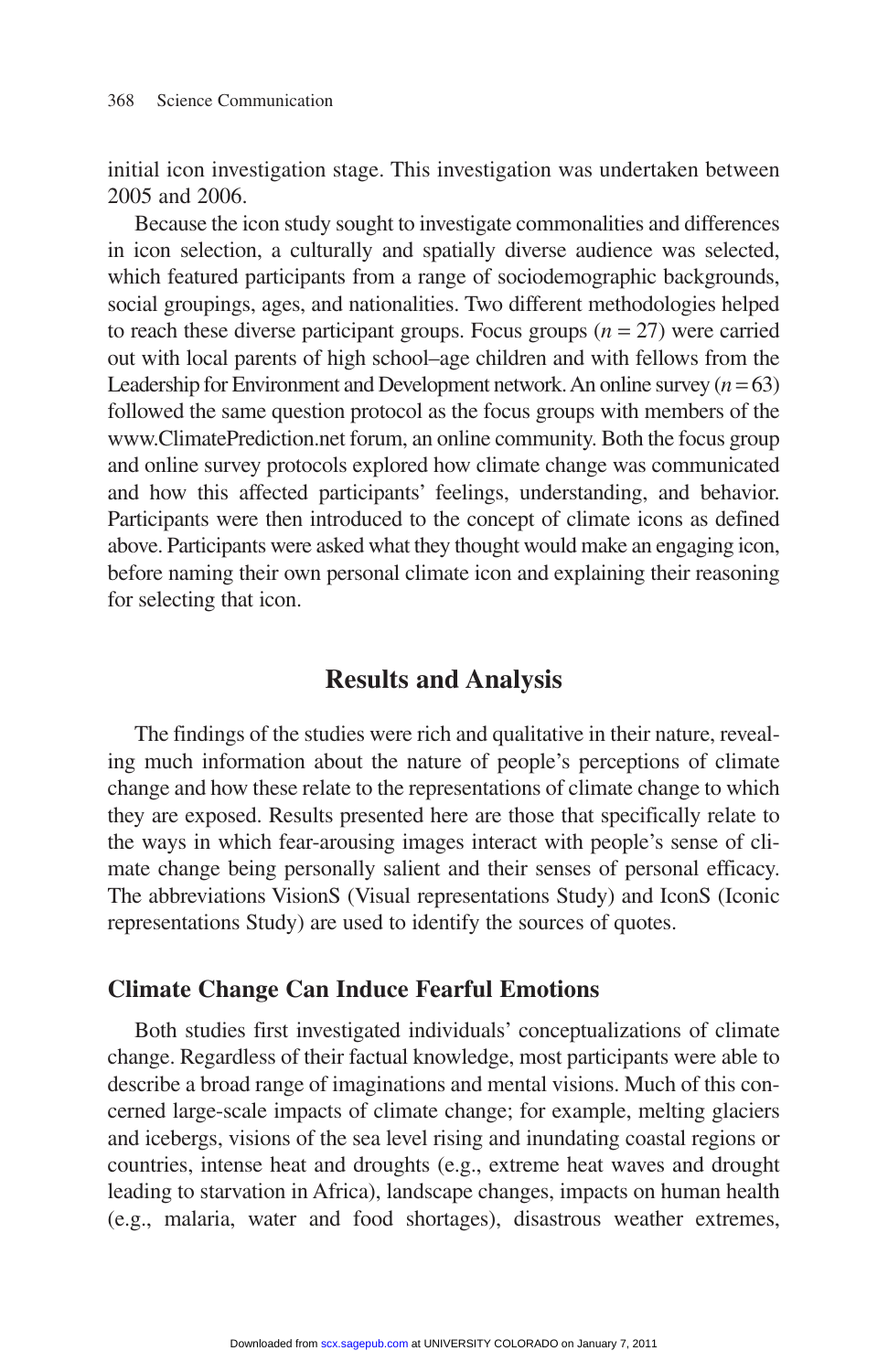human migration, animal extinctions, and so on. The majority of outlooks on future climate were negative and bleak, with many reflecting a degree of uncertainty as to what climate change might mean for the United Kingdom and participants' localities. Only three participants imagined that there might be positive outcomes of climate change (e.g., milder winters with less harsh conditions, more café culture, new and more exotic crops being grown in the United Kingdom). Many specifically talked about feeling fearful, depressed, scared, or distressed at the thought of climate change.

In both studies, some individuals expressed particularly apocalyptic visions of the end of the world (e.g., it will be like Armageddon, chaos, craters, doom, we will not be able cope, it will run away with us), and some described visual imagery that was extremely vivid and fantastical:

Things like the earth crumbling. A white mist and it's all coming down. That's how I think about it. It just keeps crumbling and then it's all hot, very hot. (VisionS)

I reckon it'll be like mass hysteria or something, like Armageddon. (VisionS)

Like ... humankind collapse. (IconS)

It just seems all kind of out of control. The whole world does. I mean, if you think about it too much, it's rather scary. How's it all going to end up? I don't know if I'll want to be around. (VisionS)

## **Fear-Inducing Representation Provoke Unintended Reactions**

Both sets of results indicated that fearful messages can enhance feelings that climate change is a distant issue in both time and space. Outcomes of both the icon and imagery studies indicate that meaningful engagement approaches must involve some degree of connection with "the everyday," in both spatial and temporal terms:

I think if we use er, some icon more related with our human life, or with mega city life, it could be useful, to, to communicate the problem. Something that everyday affects the, the life of most people in the world. (IconS)

I think of things like icebergs, and glaciers shrinking and snow disappearing and things like that. Big things. Because I can only really think of it in big terms because I don't really know how things are going to change on a smaller scale, or how it will affect people. (VisionS)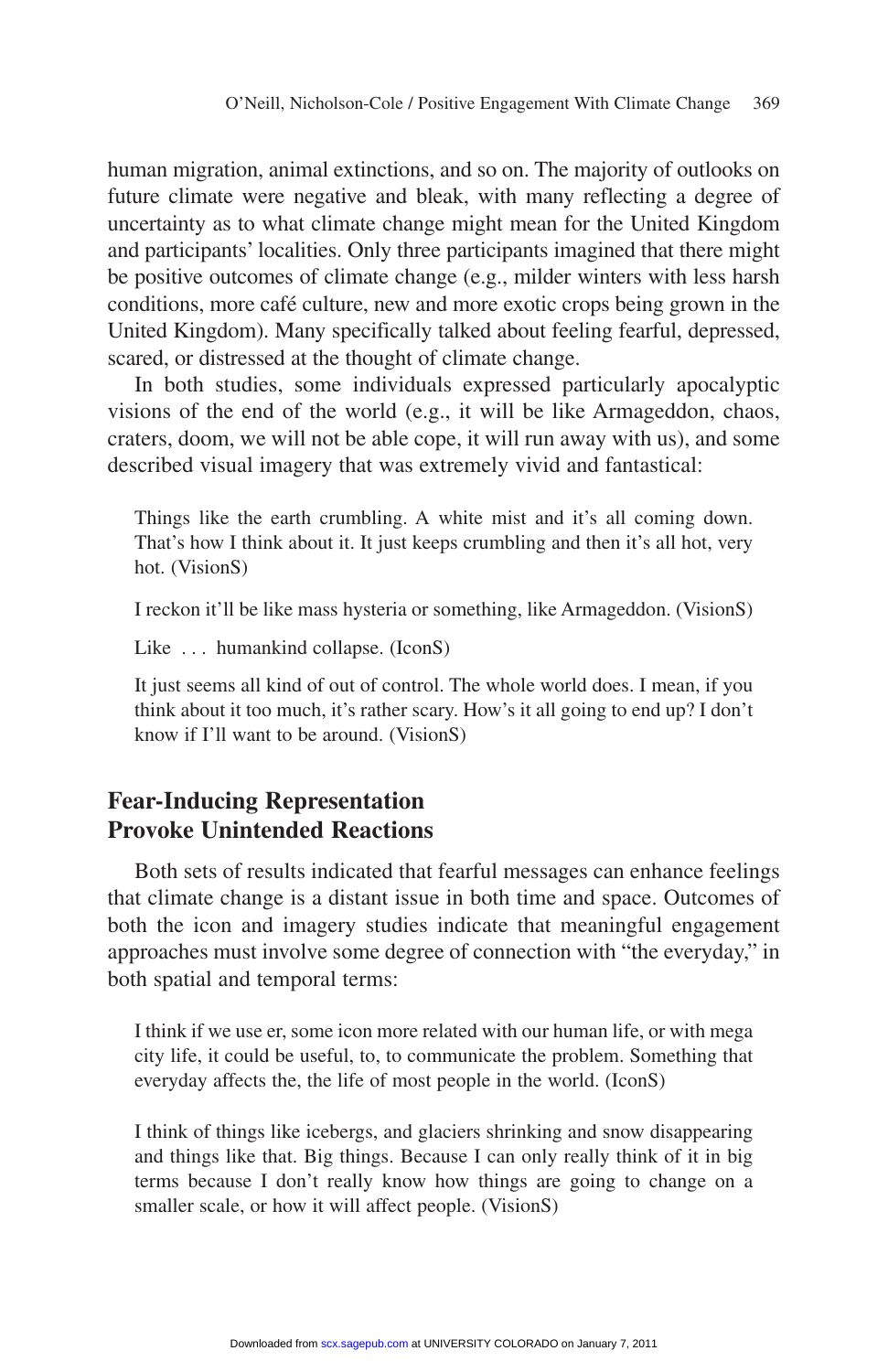And also, I find it's very difficult that it's not us that's gonna be affected, or our children gonna be affected, it's gonna be far in the future. People only think as far ahead as their lifetime—and that's very difficult for us to take action. (IconS)

In the imagery study, while climate change was seen by participants as a generally important issue, it was not something that participants tended to consider *personally* salient. This was apparently for a whole host of reasons, most predominantly the perceived distance and remoteness of climate change from one's everyday experience. The majority of participants noted that if climate change were to begin having adverse local and personal impacts, it would become more personally concerning.

An additional issue in relation to a sense of "otherness" (other people, other places) in relation to climate change arises in the results from the online survey participants in the icon study. Because of the lack of interactivity of the online survey, it was not as successful a methodology as the icon focus groups for obtaining participants' personal climate icons, as some participants distanced themselves from the definition of climate icons as entities that were personally engaging and thus suggested icons for others rather than stating their own personal icons. However, this shortcoming did provide some intriguing results that give weight to the "fear is a good communicator—for other people" literature reviewed earlier. In attempting to provide a good "communications tool" rather than an icon that was personally salient, a number of the online survey participants suggested climate icons that they considered a good communications tool for "other people." Interestingly, these icons were often fantastical or fear inducing, in contrast to the focus group participants:

Something conveying the full threat, i.e., death of world, human extinction. (IconS)

Participants in the focus groups disagreed strongly with using fear as a communications tool, instead, as previously discussed, citing examples of icons that engaged with people's everyday life as key for inducing a sense of saliency.

In addition to distancing the viewer from the issue, fear-inducing communication approaches were found to enhance a sense of fatalism and thus act to encourage disengagement with climate change rather than positive engagement. Participants in both studies generally felt that humans are largely causing climate change and that something should be done about it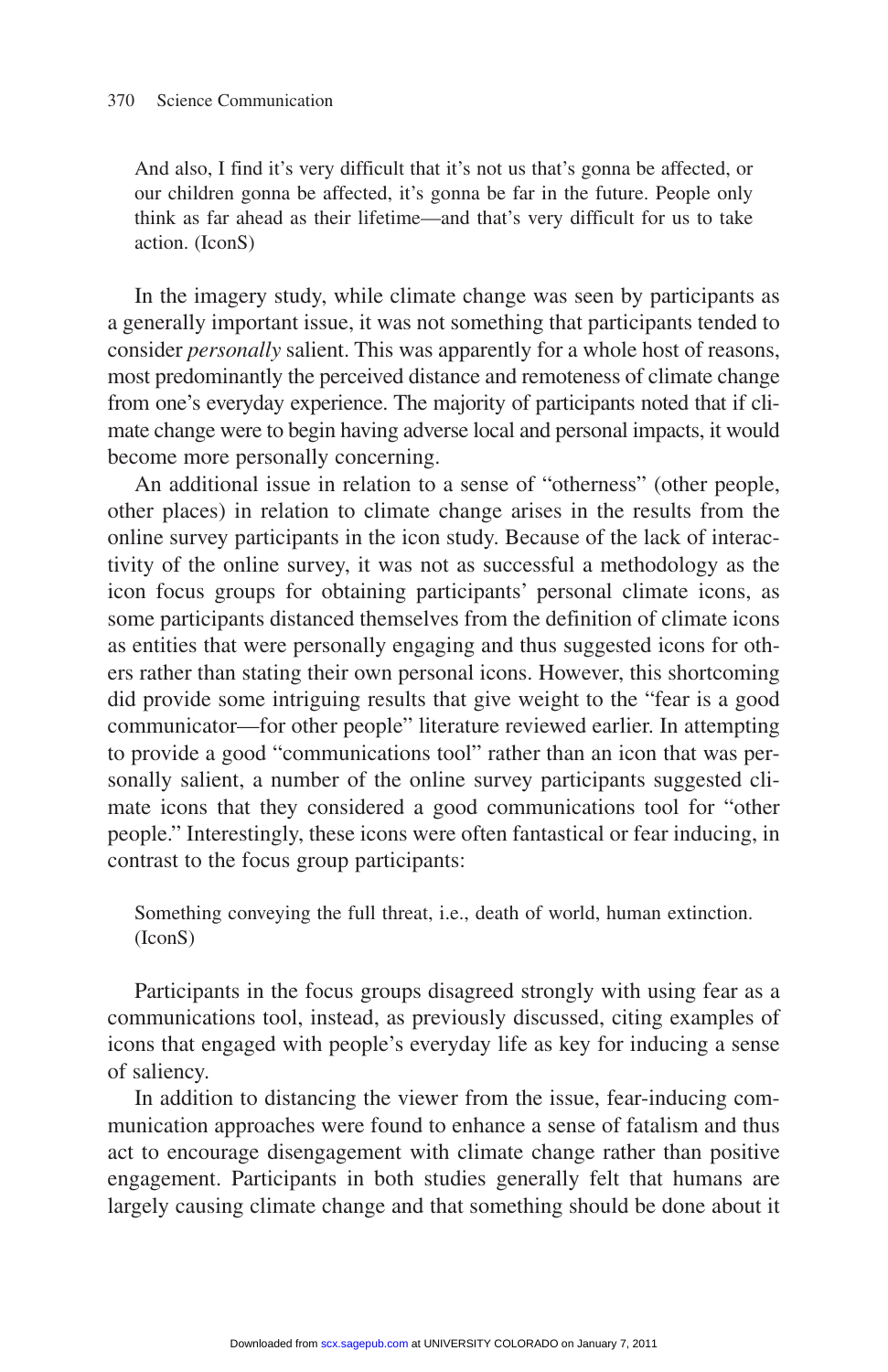"before it's too late." Although the majority noted that there are things that people can do to reduce the causes of climate change however, many tended to note that their conceptions of climate change as a global and to some extent distant and future issue made individual actions akin to "a drop in the ocean," unlikely to make any significant contribution in relation to the scale of the problem.

Obviously, from a personal point of view you can walk, use the car less and things like that, and recycle stuff. . . . But on a more sort of wider scale then, I don't think that the individual has got enough power to do a lot. (VisionS)

People feel like they can't do anything. And to be honest, it's not going to really have a massive effect anyway. (VisionS)

Although hoping that climate change would not affect them, three participants in the imagery study specifically noted that thinking about climate change made them feel so scared and depressed that they purposefully did not think about it. Fear appeals may act to increase this response, leading to denial of the problem and disengagement with the whole issue in an attempt to avoid the discomfort of contending with it.

## **Fear Appeal Imagery and Its Impact on Issue Salience and Efficacy**

The Q-methodology results from the imagery study provide a clear insight into the use of fearful, emotive, or dramatic imagery and its impact on people's engagement with climate change, specifically their personal senses of issue salience and self-efficacy.

The Q-method output was in the form of sets of factors (e.g., McKeown & Thomas, 1988) that represented the most significant emerging points of view held by participants in relation to the pictures. The interpretation of the Q-sort factors, or viewpoints, was aided by reasoning provided by participants for their image rankings. In addition, the focus groups explored participants' reasoning behind their Q-sorts. The results were consistent across the whole sample, with no marked differences between groups or even clusters of individuals representing certain viewpoints.

Most strikingly, in the salience Q-sorts, the only two significant viewpoints that appeared in the data indicated that images concerning major impacts of climate change, often involving dramatic visions or human or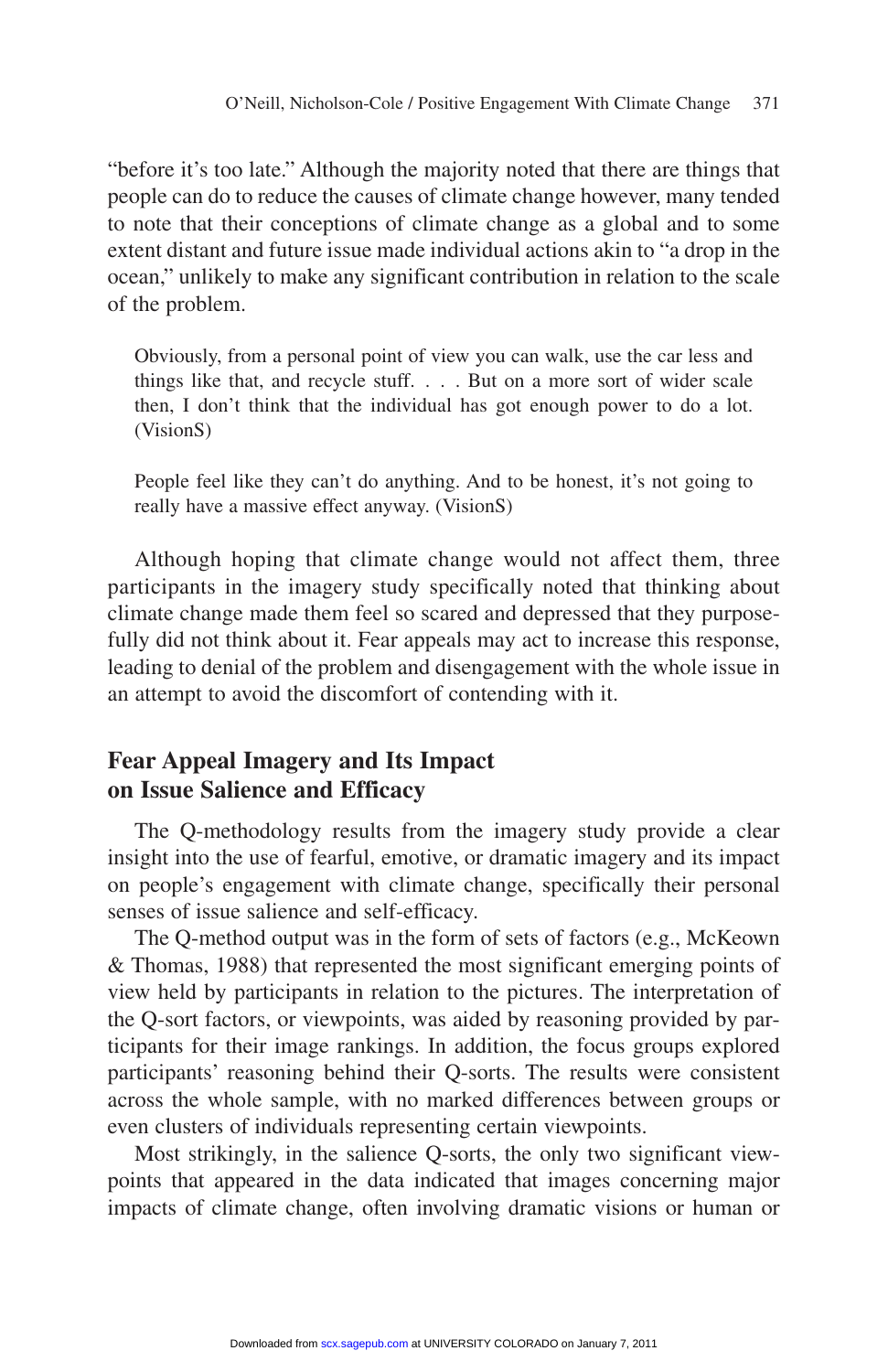| Viewpoint or Factor 1                                                 |         | Viewpoint or Factor 2            |
|-----------------------------------------------------------------------|---------|----------------------------------|
| Images making climate change<br>seem most personally <i>important</i> |         |                                  |
| <b>Starving children, famine</b>                                      | $+ + +$ | Industrial smoke stacks          |
| Dried up lake with dead fish                                          | $+ + +$ | <b>Starving children, famine</b> |
| Flood in Bangladesh                                                   | $++$    | Wind turbines                    |
| Graph showing temperature<br>rise                                     | $++$    | Dried up lake with dead fish     |
| Flooded house                                                         | $++$    | Petrol station                   |
| Melting ice                                                           | $+ +$   | Power station                    |
| Images making climate change<br>seem most personally<br>unimportant   |         |                                  |
| <b>Rainy high street</b>                                              |         | Tram                             |
| Airplane                                                              |         | Rainy high street                |
| George Bush                                                           |         | Irrigation                       |
| <b>Sunflower field UK</b>                                             |         | <b>Sunflower field UK</b>        |
| Tram                                                                  |         | Beach                            |
| Café                                                                  |         | Café                             |
|                                                                       |         |                                  |

**Table 2 Strongly Ranked Images for Salience Factors and Viewpoints**

Note: + and – indicate strength of importance. The bold text indicates images that appear in both viewpoints extracted from the analysis.

animal suffering at both local and global scales, made climate change seem *most important* to them. Participants noted that this was because of the drastic and emotive nature of some of the images, their indication of the possibly catastrophic consequences for some places in the world, the scientific evidence of temperature change being so dramatic, and the immediate resonance of one locally relevant flooding image. In both cases, the images that made participants feel most strongly that climate change was *unimportant* were those depicting aspects of climate change that participants noted as being positive (e.g., sunflower crops, street café), skeptical viewpoints (e.g., George W. Bush), scenes considered ambiguous or unrelated to climate change (e.g., tram), and those thought to be uninspiring to look at (e.g., crop irrigation). Table 2 presents the images ranked as making climate change seem most important and most unimportant for the two viewpoints that emerged from the data.

In terms of efficacy, the results were also very consistent with two emerging attitudinal factors. Both of these had the same top six images which made participants feel most able to do something about climate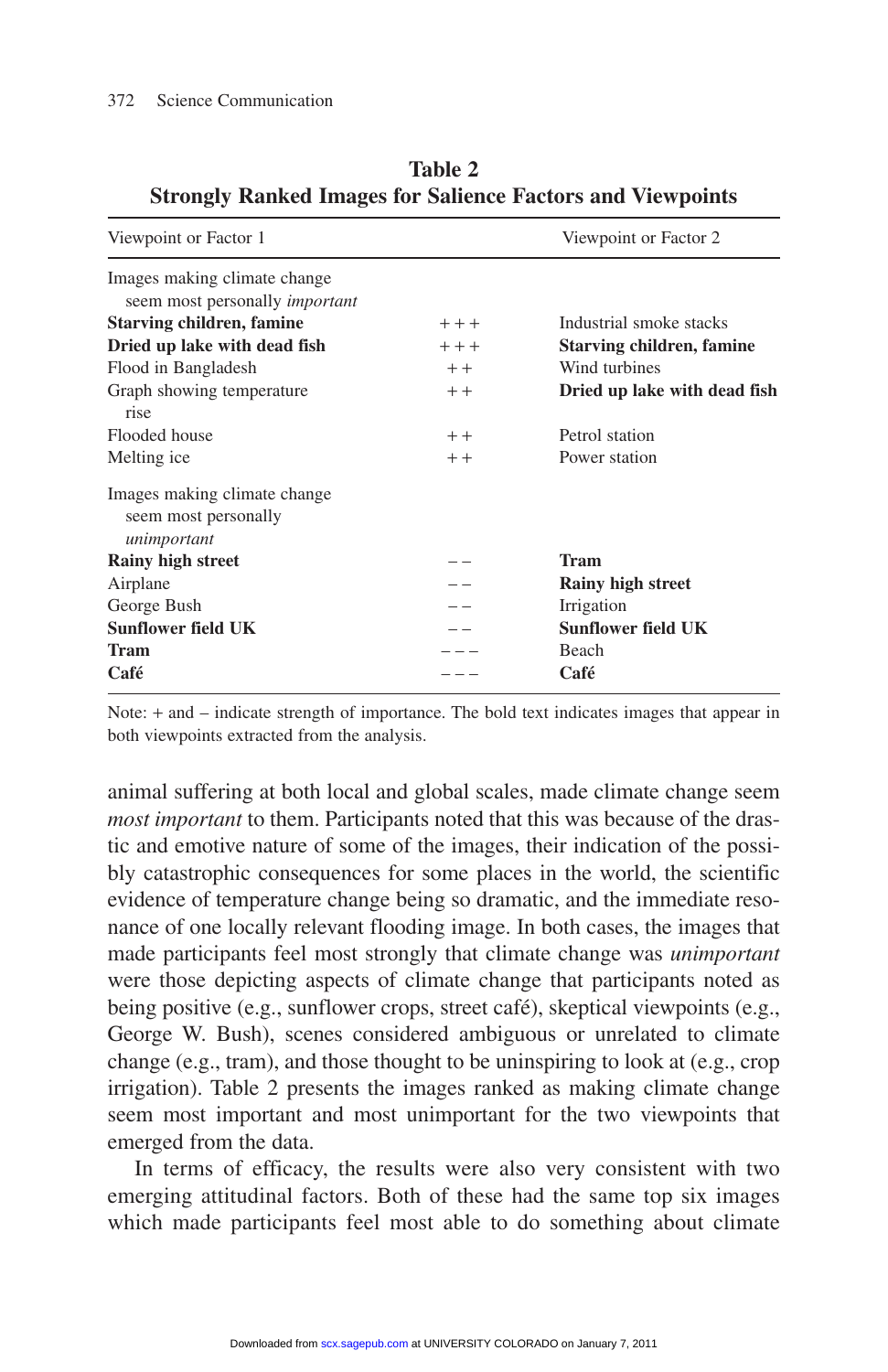| Viewpoint 1                                                                                  |        | Viewpoint 2                    |
|----------------------------------------------------------------------------------------------|--------|--------------------------------|
| Images making participants feel <i>most able</i><br>to do something about climate change     |        |                                |
| <b>Thermostat</b>                                                                            | $+++$  | Fitting low energy light bulb  |
| Fitting low energy light bulb                                                                | $++ +$ | <b>Thermostat</b>              |
| Cyclist                                                                                      | $++$   | Cyclist                        |
| House with solar panels                                                                      | $++$   | House with solar panels        |
| <b>Wind turbines</b>                                                                         | $++$   | <b>Wind turbines</b>           |
| Tram                                                                                         | $++$   | Tram                           |
| Images making participants feel <i>most</i><br>unable to do anything about climate<br>change |        |                                |
| George Bush                                                                                  |        | Flooded house                  |
| Storm at coast                                                                               |        | Polar bear                     |
| Refugees                                                                                     |        | Dried up lake with dead fish   |
| Starving children, famine                                                                    |        | Industrial smoke stacks        |
| Industrial smoke stacks                                                                      |        | Beach                          |
| Flood in Bangladesh                                                                          |        | Graph showing temperature rise |

**Table 3 Strongly Ranked Images for Efficacy Factors and Viewpoints**

Note: + and – indicate strength of feeling able or unable. The bold text indicates images that appear in both viewpoints extracted from the analysis.

change. These were all indicative of things that individuals could do given various degrees of resources. The images that made participants feel most unable to do anything about climate change tended to be depictions of the most dramatic impacts of climate change, the causes of climate change, political unwillingness to act on climate change, and the scientific evidence (Table 3).

These results demonstrate that the very images that made participants have the greatest sense of climate change being important were also disempowering at a personal level. These images were said to drive feelings of helplessness, remoteness, and lack of control. Equally, the images making participants feel most able to do something about climate change did not hook their interest in the issue and were more likely to make people feel that climate change was unimportant (though not extremely). Table 4 illustrates this key finding.

These results demonstrate that climate change images can evoke powerful feelings of issue salience, but these do not necessarily make participants feel able to do anything about it; in fact, it may do the reverse. When presented with the results of the Q-sorts, the majority of participants were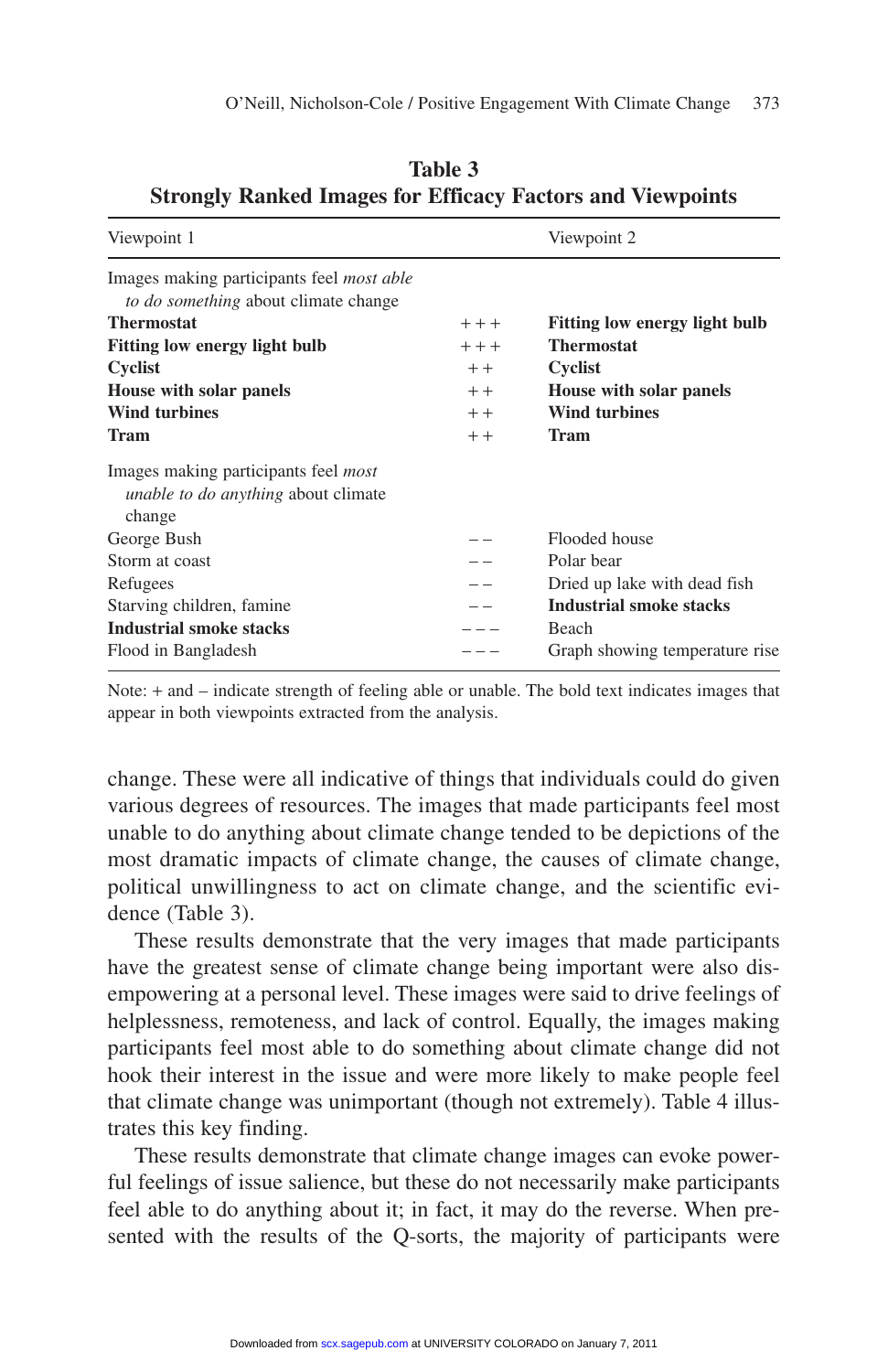## **Table 4 Six Images Making Participants Feel Strongly or Very Strongly That Climate Change Is Important** *and* **Unable or Very Unable to Do Anything About It**

| Images Making Climate Change<br>Seem Most Important | Images Making Participants Feel Most<br>Unable to Do Anything About Climate Change |
|-----------------------------------------------------|------------------------------------------------------------------------------------|
| Starving children, famine (both<br>factors)         | Starving children, famine (F1)                                                     |
| Dried up lake with dead fish (both<br>factors)      | Dried up lake with dead fish (F2)                                                  |
| Industrial smoke stacks (F2)                        | Industrial smoke stacks (both factors)                                             |
| Flood in Bangladesh (F1)                            | Flood in Bangladesh (F1)                                                           |
| Graph showing temperature rise (F1)                 | Graph showing temperature rise (F2) Flooded<br>house $(F2)$                        |
| Flooded house (F1)                                  | Dried up lake with dead fish (F2)                                                  |

Note: The bold text indicates images that appear in both viewpoints extracted from the analysis.

initially surprised at the findings. Nevertheless, they agreed with the results and reiterated that some of the images in the sample did make climate change seem a concerning issue but at the same time made them feel powerless and overwhelmed. They explained that these included images that had a human suffering component, which illustrated massive scale impacts of climate change, and those that made them feel scared, depressed, or emotional. Participants noted that often these images were so remote from their own experience that they were easily forgotten after their initial impact.

Participants in all groups agreed that the images that stimulated the greatest feelings of personal efficacy were those clearly showing what people can do personally. This was because they helped to make specific actions clear and to seem accessible and easy to sustain. All groups made it clear that *local* impact images are necessary in order to communicate a local relevance, and action images were necessary to make people feel empowered to make a difference. They also insisted that a global context should be included, to make the seriousness of the issue resonant, though this should be done carefully so as to avoid making people feel afraid or overwhelmed and totally helpless.

#### **Engaging More Meaningfully**

Fearful representations of climate change appear to be memorable and may initially attract individuals' attention. However, they can also act to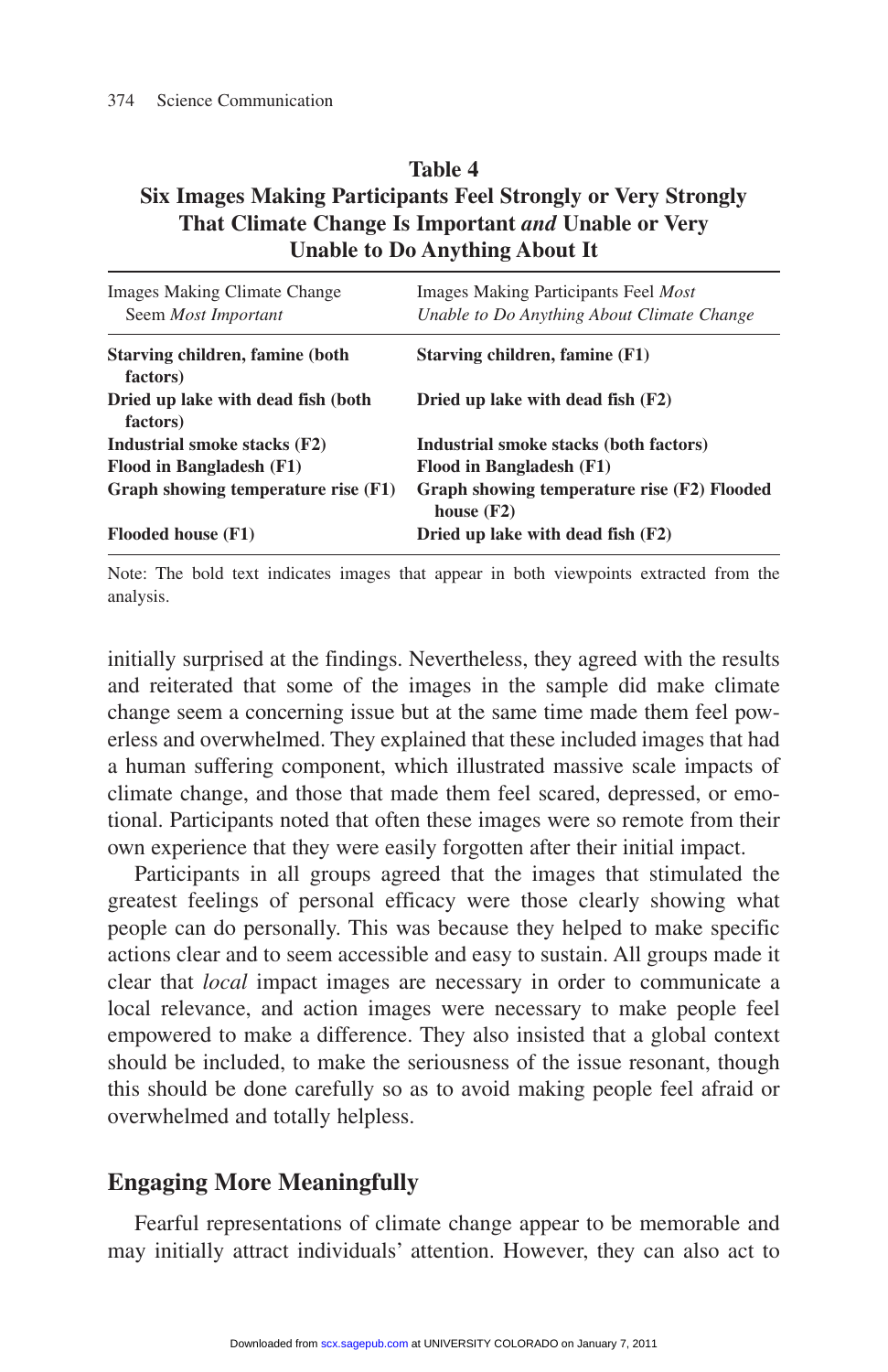distance and disempower individuals in terms of their sense of personal engagement with the issue. These results strongly suggest that the use of fear-inducing or dramatic representations of climate change can be counterproductive when public engagement is a concern. That is not to say that many kinds of visual or iconic representations cannot engage people productively. The results show that there are types of visual imagery, icons, and combinations of messages that can be engaging and can specifically help to make climate change a personally salient issue for people and one that they feel able to do something about.

## **Discussion**

This research has shown that dramatic, sensational, fearful, shocking, and other climate change representations of a similar ilk can successfully capture people's attention to the issue of climate change and drive a general sense of the importance of the issue. However, they are also likely to distance or disengage individuals from climate change, tending to render them feeling helpless and overwhelmed when they try to comprehend their own relationship with the issue. These types of representations have a common presence in the mass media and wider public domain. In light of the results presented in this article, this is a worrying finding, particularly if voluntary reductions in GHG emissions through individual and household behavior change are critical if Western nations are to reach their decarbonization targets.

Although shocking, catastrophic, and large-scale representations of the impacts of climate change may well act as an initial hook for people's attention and concern, they clearly do not motivate a sense of personal engagement with the issue and indeed may act to trigger barriers to engagement such as denial and others described by Lorenzoni et al. (2007). The results demonstrate that communications approaches that take account of individuals' personal points of reference (e.g., based on an understanding and appreciation of their values, attitudes, beliefs, local environment, and experiences) are more likely to meaningfully engage individuals with climate change. This was tested here in relation to nonexpert icons and locally relevant climate change imagery. More broadly, communication strategies must be in touch with the other concerns and pressures on everyday life that people experience. Such approaches can act to decrease barriers to engagement; for example, because the icons selected by nonexperts are often local or regional places that individuals care about and empathize with, such approaches are less likely to induce feelings of invulnerability than, say, a fear appeal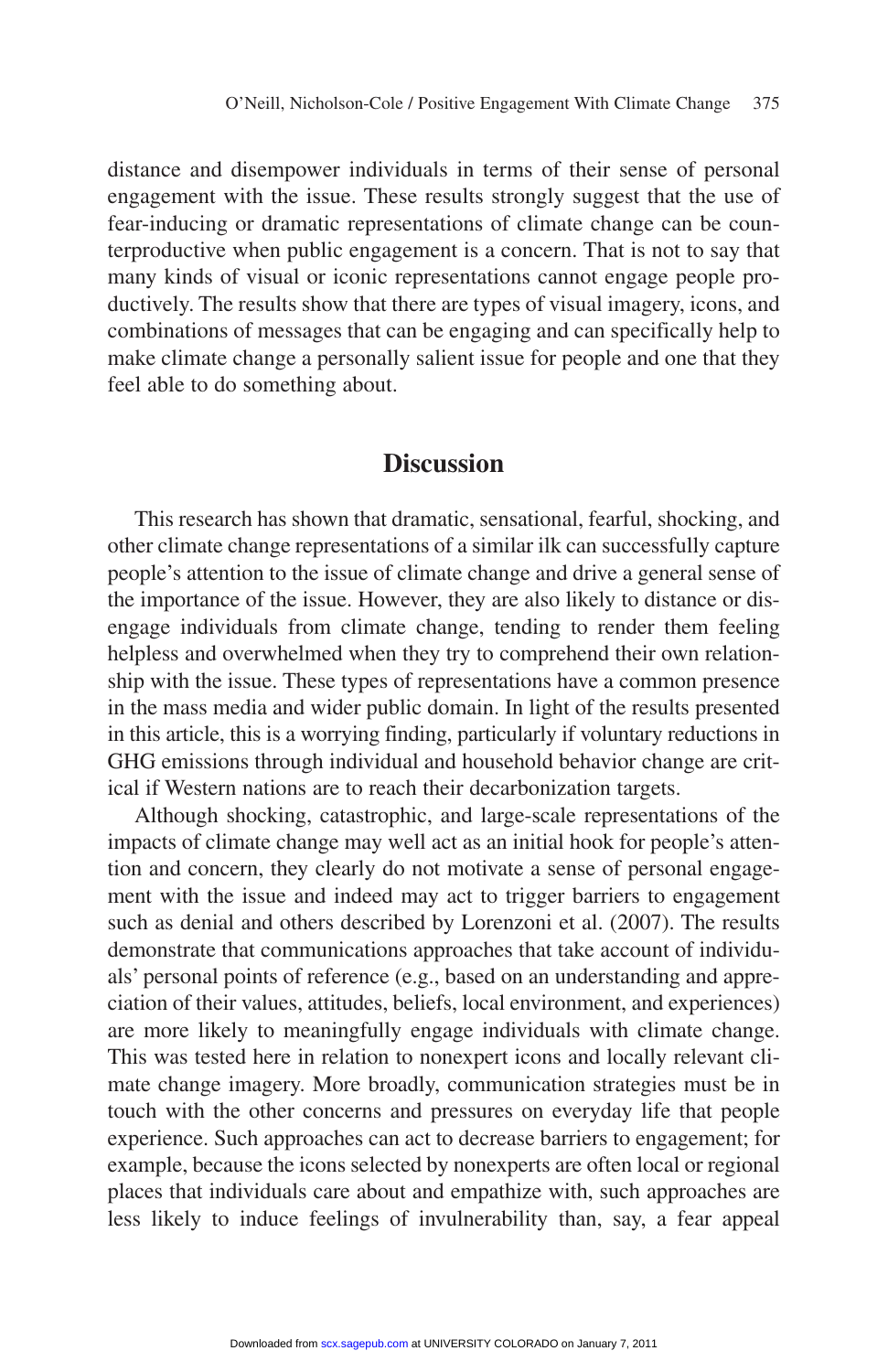featuring a distant location (for a discussion of the role of affect-influencing engagement with spatially distant icons, see O'Neill, 2008). These are not necessarily new suggestions (e.g., Farr, 1993; Futerra, 2005; Myers & Macnaghten, 1998), but this study provides empirical evidence as to why fear may be an inappropriate tool for climate change communication.

These findings echo those of other researchers (Lorenzoni et al., 2007; Moser & Dilling, 2004) who have touched on this issue of whether the use of fear or shock-provoking messages are likely to engage people with climate change. The results presented here certainly demonstrate that on a standalone basis fear, shock, or sensationalism may promote verbal expressions and general feelings of concern but that they overwhelmingly have a "negative" impact on active engagement with climate change. That is, unless they are set in a context within which individuals are situated and to which individuals can relate, they tend to disempower and distance people from climate change. This is akin to the assertion made by Myers and Macnaghten (1998) that depicting crisis does not sit comfortably with the suggestion of individual action. The findings presented suggest that dramatic representations must be partnered with those that enable a person to establish a sense of connection with the causes and consequences of climate change in a positive manner—so that they can see the relevance of climate change for their locality and life and see that there are ways in which they (and others) can positively respond.

This begs the question, should sensational messages and appeals to fear be used to try and engage members of the public with climate change? They certainly have a place, given their power to hook audiences and their attention. However, they must at least be used selectively, with caution, and in combination with other kinds of representations in order to avoid causing denial, apathy, avoidance, and negative associations that may come as a result of coping with any unpleasant feelings evoked (Nicholson-Cole, 2005). DEFRA (2007b) highlights this point in relation to behavioral change, arguing that it is not worth scaring people into taking action, particularly if they do not know that their actions can make a difference. If fear appeals are to be used, the viewers must have feasible coping responses (e.g., high self-efficacy and the ability to respond behaviorally) in order that barriers to engagement are not encountered.

At present, although the objectives and intentions of various communication examples that appear to have the aim of bolstering public engagement with climate change may be genuine, many risk resulting in generating rather tokenistic and general concern that operates at arm's length from the individual. Future research attention in this field must concentrate on how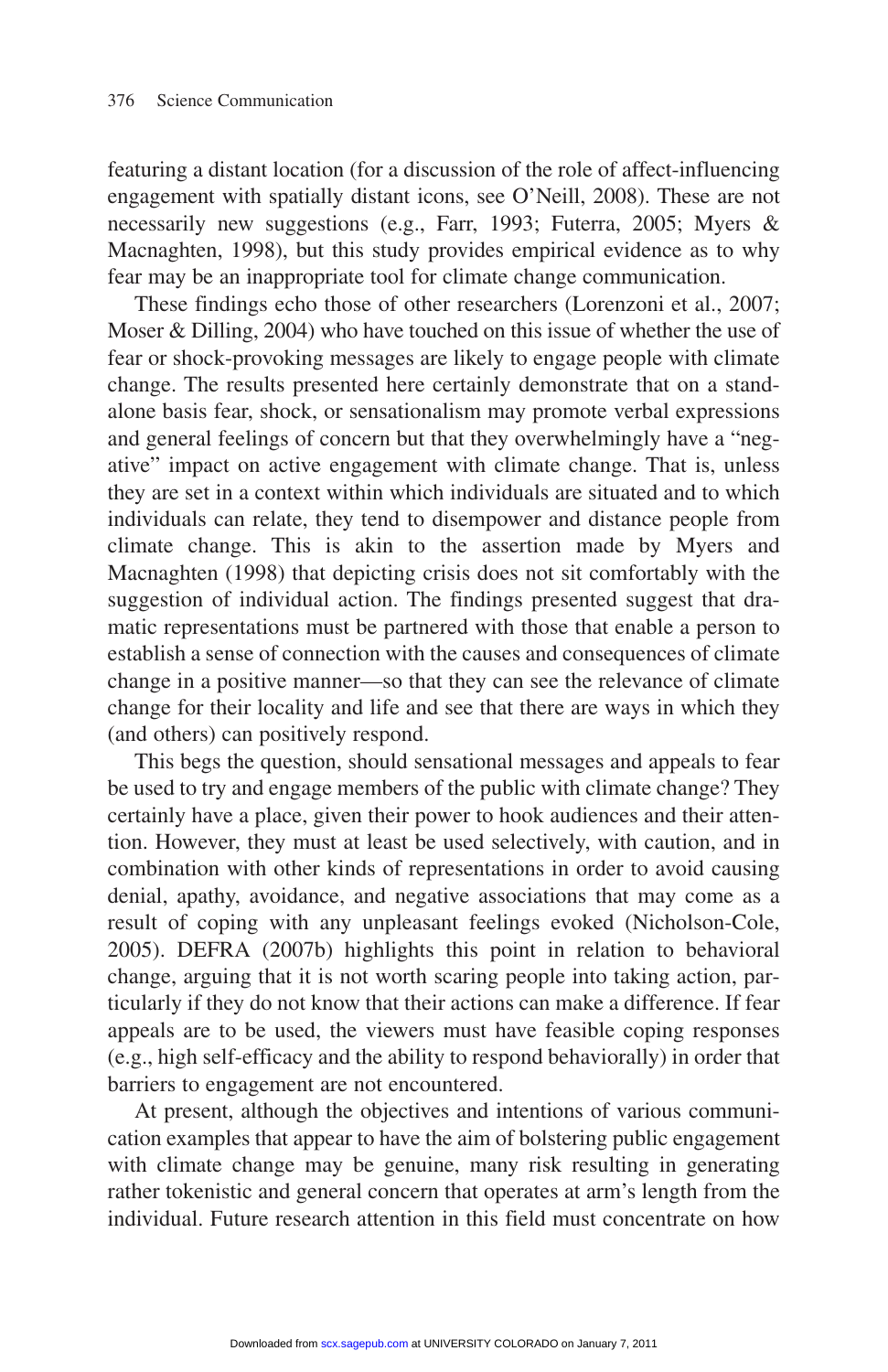a much deeper personal concern and lifestyle engagement with climate change can be encouraged through different methods and strategies of communication.

# **References**

- Arnell, N. W. (1999). Climate change and global water resources. *Global Environmental Change, 9*, S31-S49.
- Barnett, J., & Adger, W. (2003). Climate dangers and atoll countries *Climatic Change*, *61*, 321-337.
- BBC News Online. (2000). *Shockvertising: Ads that divide.* Retrieved June 19, 2006, from http://news.bbc.co.uk/1/hi/special\_report/1999/02/99/e-cyclopedia/611979.stm
- Bonnici, T. (2007, February 3). Climate of fear: Stark warning. *The Sun*, pp. 26
- Caldeira, K., & Wickett, M. E. (2003). Anthropogenic carbon and ocean pH: The coming centuries may see more ocean acidification than the past 300 million years. *Nature*, *425*, 365.
- Carvalho, A., & Burgess, J. (2005). Cultural circuits of climate change: An analysis of representations of "dangerous" climate change in the UK broadsheet press 1985-2003. *Risk Analysis*, *25*, 1457-1469.
- Christian Aid. (2008). *The issues: climate change*. Retrieved August 14, 2008, from http://www.christianaid.org.uk/issues/climatechange/index.aspx
- Deacon, D., Pickering, M., Golding, P., & Murdock, G. (1999). *Researching communications: A practical guide to methods in media and cultural analysis.* London: Arnold.
- Department for Environment, Food and Rural Affairs. (2005). *Experimental statistics on carbon dioxide emissions at local authority and regional level.* London: Author.
- Department for Environment, Food and Rural Affairs. (2007a). *Attitudes and behaviour in relation to the environment report.* London: Author.
- Department for Environment, Food and Rural Affairs. (2007b). *Tomorrow's climate: Today's challenge.* Retrieved December 7, 2007, from http://www.climatechallenge.gov.uk/
- Department of Energy and Climate Change. (2008). *UK leads world with commitment to cut emissions by 80% by 2050*. Retrieved November 7, 2008, from http://nds.coi.gov.uk/ environment/decc/
- Drottz-Sjöberg, B.-M. (2006, May). *Perceptions of time and long time intervals.* Paper presented at the VALDOR Conference, Stockholm.
- Emmerich, R. (Director). (2004). *The day after tomorrow* [Motion picture]*.* United States: Twentieth Century Fox.
- Emsley, J. (2001). Good news is no news: How can scientists use the media to give their side of the story to the public? *Nature*, *413*, 113.
- Ereaut, G., & Segnit, N. (2006). *Warm words: How are we telling the climate story and can we tell it better?* London: Institute for Public Policy Research.
- Fairweather, J. R., & Swaffield, S. R. (2001). Visitor experiences of Kaikoura, New Zealand: An interpretative study using photographs of landscapes and Q method. *Tourism Management*, *22*, 219-228.
- Farr, R. M. (1993). Common sense, science and social representations. *Public Understanding of Science, 2*, 189-204.
- Futerra. (2005). *The rules of the game: The principles of climate change communication.* London: Author.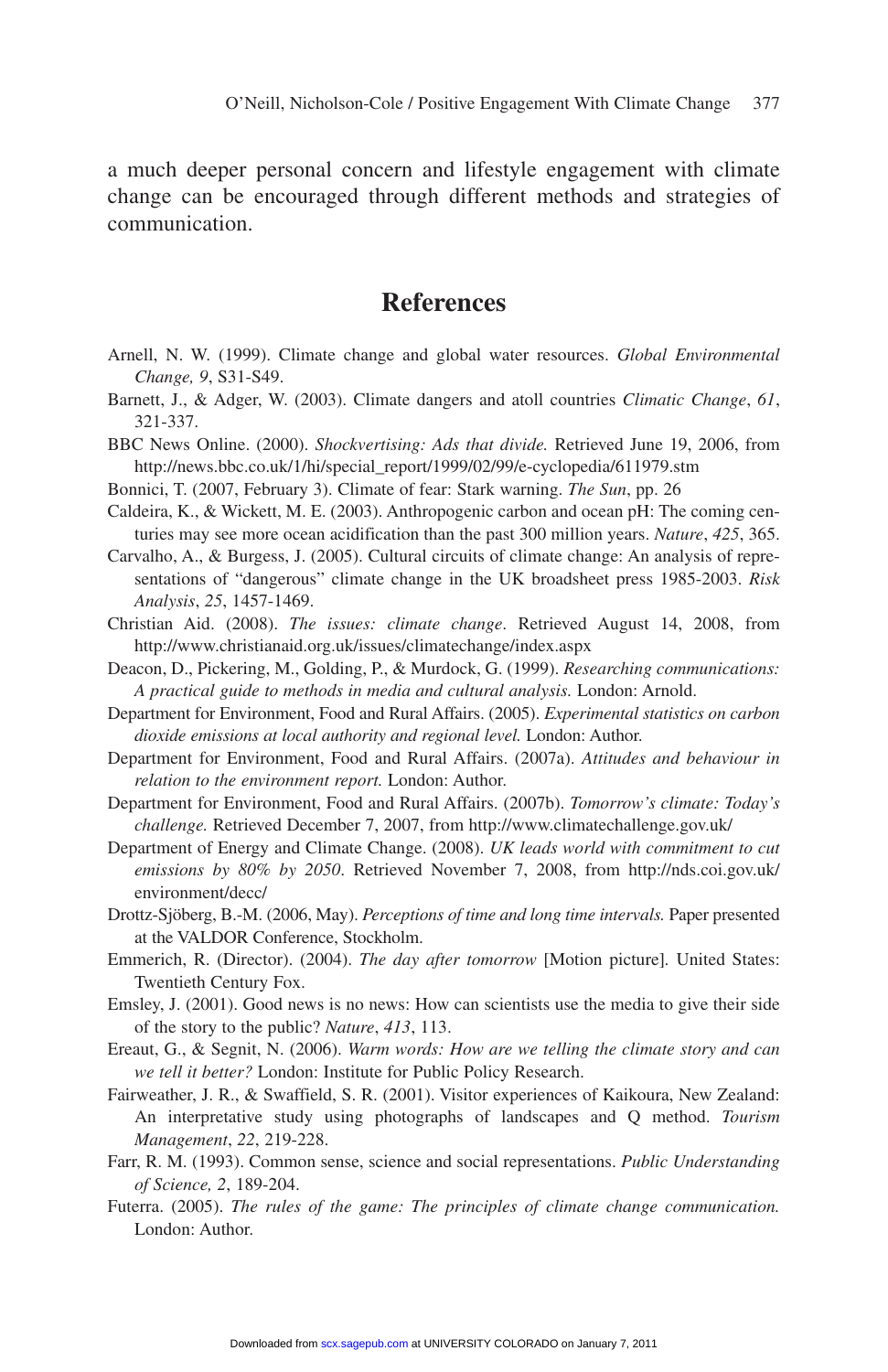- Graber, D. A. (1990). Seeing is remembering: How visuals contribute to learning from television news. *Journal of Communication*, *40*, 134-155.
- Hastings, G., Stead, M., & Webb, J. (2004). Fear appeals in social marketing: Strategic and ethical reasons for concern. *Psychology & Marketing*, *21*, 961-986.
- Hulme, M. (2007). Newspaper scare headlines can be counter-productive. *Nature*, *445*, 818.
- Intergovernmental Panel on Climate Change. (2001). *Climate change 2001: Synthesis report. Summary for policymakers.* Cambridge, UK: Cambridge University Press.
- Intergovernmental Panel on Climate Change. (2007). *Climate change 2007: Synthesis report. Summary for policymakers.* Cambridge, UK: Cambridge University Press.
- Joffe, H. (1999). *Risk and "the other."* Cambridge, UK: Cambridge University Press.
- Leemans, R., & Eickhout, B. (2004). Another reason for concern: Regional and global impacts on ecosystems for different levels of climate change. *Global Environmental Change, 14*, 219-228.
- Leiserowitz, A. (2007). *American opinions on global warming.* New Haven, CT: Yale University, Gallup, ClearVision Institute.
- Lenton, T. M., Held, H., Hall, J., Lucht, W., Rahmstorf, S., & Schellnhuber, H. (2008). Tipping elements in the Earth's climate system. *Proceedings of the National Academy of Sciences of the United States of America*, *105*, 1786-1793.
- Linville, P. W., & Fischer, G. W. (1991). Preferences for separating and combining events: A social application of prospect theory and the mental accounting model. *Journal of Personality and Social Psychology*, *60*, 5-23.
- Lorenzoni, I., Jones, M., & Turnpenny, J. (2006). Climate change, human genetics and postnormality in the UK. *Futures*, *39*, 65-82.
- Lorenzoni, I., Nicholson-Cole, S. A., & Whitmarsh, L. (2007). Barriers perceived to engaging with climate change among the UK public and their policy implications. *Global Environmental Change*, *17*, 445-459.
- Lowe, T., Brown, K., Dessai, S., de Franca Doria, M., Haynes, K., & Vincent, K. (2006). Does tomorrow ever come? Disaster narrative and public perceptions of climate change *Public Understanding of Science*, *15*, 435-457.
- Marks and Spencer PLC. (2007). *The company: Plan A.* Retrieved July 6, 2008, from http://www.marksandspencer.com/gp/node/n/51360031
- Mason, J. (1996). *Qualitative researching.* London: Sage.
- McKeown, B., & Thomas, D. (1988). *Q methodology.* Newbury Park, CA: Sage.
- Monahan, J. L. (1995). Thinking positively: Using positive affect when designing health messages. In E. Maibach & R. L. Parrott (Eds.), *Designing health messages* (pp. 81-98). Thousand Oaks, CA: Sage.
- Moser, S. C., & Dilling, L. (2004). Making climate hot. *Environment*, *34*, 32-46.
- Munich Re. (2004). *Megacities—megarisks.* London: Author.
- Myers, G., & Macnaghten, P. (1998). Rhetorics of environmental sustainability: Commonplaces and places. *Environment and Planning A*, *30*, 333-353.
- Nicholson-Cole, S. A. (2004). *Imag(in)ing climate change: Exploring people's visual imagery, issue salience and personal efficacy.* Unpublished doctoral thesis, University of East Anglia, Norwich, UK.
- Nicholson-Cole, S. A. (2005). Representing climate change futures: A critique on the use of images for visual communication. *Computers, Environment and Urban Systems*, *29*, 255-273.
- O'Neill, S. J. (2008). An iconic approach to communicating climate change. Unpublished PhD thesis, School of Environmental Sciences, University of East Anglia, UK. Accessed 9 December 2009 from: www.cru.uea.ac.uk/~saffron